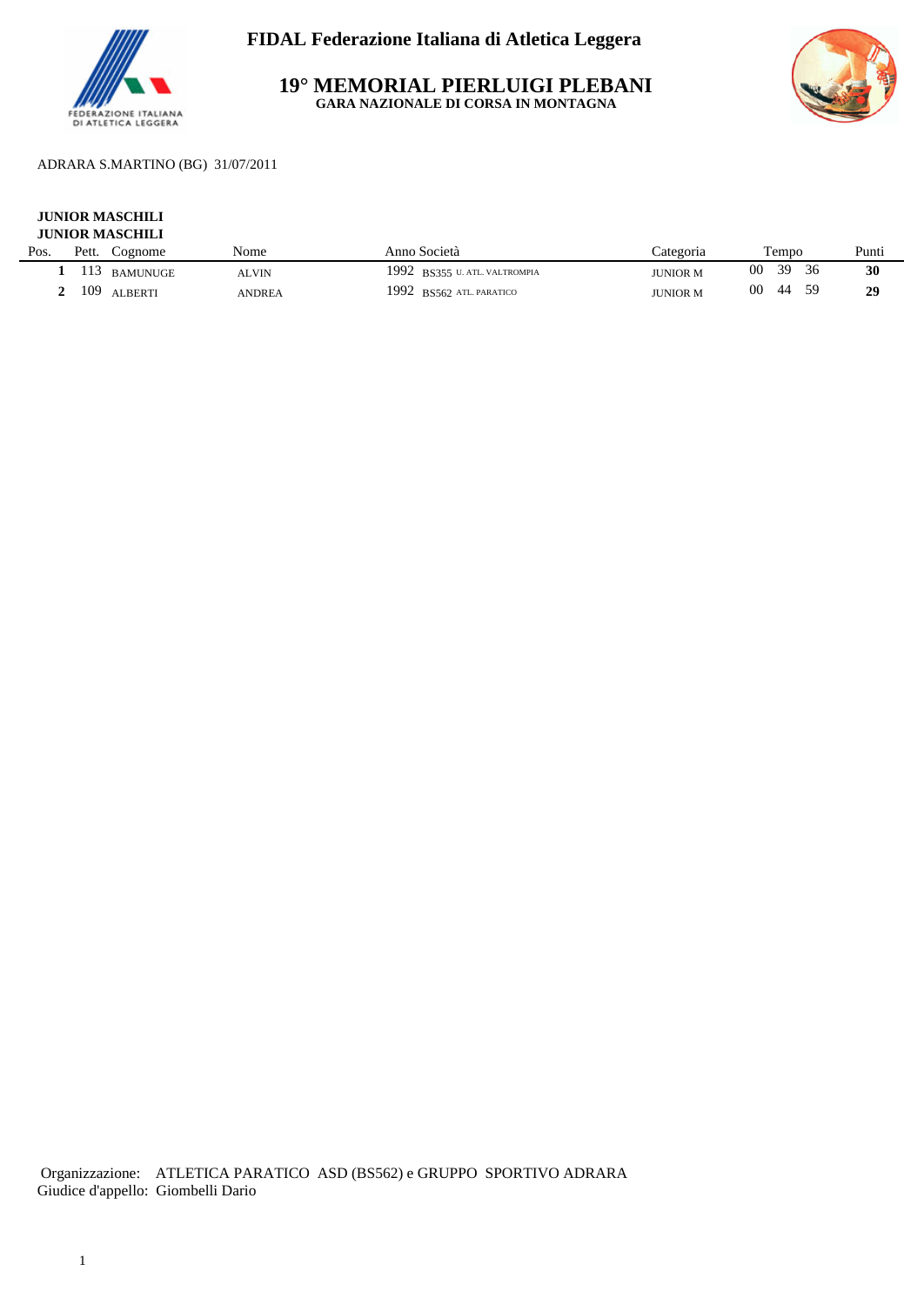

### **19° MEMORIAL PIERLUIGI PLEBANI GARA NAZIONALE DI CORSA IN MONTAGNA**



### ADRARA S.MARTINO (BG) 31/07/2011

#### **SENIOR MASCHILI**

| Pos. | Pett.  | Cognome           | Nome              | Anno Società                            | Categoria       |        | Tempo |      | Punti |
|------|--------|-------------------|-------------------|-----------------------------------------|-----------------|--------|-------|------|-------|
| 1    | 479    | <b>TYAR</b>       | <b>ABDELHADI</b>  | 1980 BS614 POL. HYPPODROM '99 PONTOGLIO | <b>SENIOR M</b> | $00\,$ | 48    | 24   | 80    |
| 2    | 452    | <b>RAMBALDINI</b> | <b>ALESSANDRO</b> | 1980 BS538 ATL. GAVARDO '90 LIB.        | <b>SENIOR M</b> | $00\,$ | 49    | 34   | 79    |
| 3    | 464    | <b>BOSIO</b>      | <b>DANILO</b>     | 1972 BG236 LA RECASTELLO RADICI GROUP   | <b>SENIOR M</b> | 00     | 51    | -06  | 78    |
| 4    |        | 471 BOTTARELLI    | <b>ANDREA</b>     | 1987 BS274 G.P. LEGNAMI PELLEGRINELLI   | <b>SENIOR M</b> | 00     | 51    | -09  | 77    |
| 5    | 477    | <b>ZENUCCHI</b>   | <b>EMANUELE</b>   | 1969 GE017 GRUPPO CITTA' DI GENOVA      | <b>SENIOR M</b> | $00\,$ | 51    | 20   | 76    |
| 6    | 478    | AMATI             | <b>CLAUDIO</b>    | 1960 BG149 ATL. VALLI BERGAMASCHE LEFFE | <b>SENIOR M</b> | $00\,$ | 51    | 31   | 75    |
| 7    | 454    | <b>MILESI</b>     | <b>DAVIDE</b>     | 1964 BG479 G.S. OROBIE                  | <b>SENIOR M</b> | $00\,$ | 51    | 44   | 74    |
| 8    | 453    | CAVAGNA           | <b>ISIDORO</b>    | 1966 BG289 U.S. SAN PELLEGRINO TERME    | <b>SENIOR M</b> | 00     | 52    | 36   | 73    |
| 9    | 474    | <b>ARMATI</b>     | <b>PIERLUCA</b>   | 1980 BS274 G.P. LEGNAMI PELLEGRINELLI   | <b>SENIOR M</b> | 00     | 52    | 53   | 72    |
| 10   |        | 466 RONCA         | MASSIMILIANO      | 1970 BG236 LA RECASTELLO RADICI GROUP   | <b>SENIOR M</b> | 00     | 53    | -18  | 71    |
| 11   |        | 465 BONO          | <b>ALESSIO</b>    | 1975 BG236 LA RECASTELLO RADICI GROUP   | <b>SENIOR M</b> | 00     | 53    | 32   | 70    |
| 12   |        | 472 ZANONI        | <b>MARCO</b>      | 1985 BS274 G.P. LEGNAMI PELLEGRINELLI   | <b>SENIOR M</b> | $00\,$ | 53    | 57   | 69    |
| 13   |        | 460 MILESI        | <b>VINCENZO</b>   | 1990 BG576 ATL. ALTA VALLE BREMBANA     | PROMESSE M      | 00     | 54    | -11  | 68    |
| 14   | 463    | <b>BORONI</b>     | <b>DAVIDE</b>     | 1979 BS183 C.S. S. ROCCHINO             | <b>SENIOR M</b> | $00\,$ | 54    | 41   | 67    |
| 15   | 459    | <b>SCANDOLERA</b> | <b>ALEX</b>       | 1988 BG479 G.S. OROBIE                  | <b>SENIOR M</b> | 00     | 55    | - 57 | 66    |
| 16   |        | 473 MARROCCOLI    | <b>MARCELLINO</b> | 1969 BS274 G.P. LEGNAMI PELLEGRINELLI   | <b>SENIOR M</b> | $00\,$ | 56    | .52  | 65    |
| 17   | 461    | <b>BERTOLETTI</b> | <b>MICHELE</b>    | 1986 BS183 C.S. S.ROCCHINO              | <b>SENIOR M</b> | 00     | 57    | 07   | 64    |
| 18   |        | 458 LICINI        | <b>GIOVANNI</b>   | 1967 BG479 G.S. OROBIE                  | <b>SENIOR M</b> | 00     | .57   | 15   | 63    |
| 19   |        | 457 MORALI        | <b>LUCA</b>       | $1972$ BG479 G.S. OROBIE                | <b>SENIOR M</b> | 00     | 57    | - 57 | 62    |
| 20   |        | 456 TASSI         | PIER ALBERTO      | 1957 BG479 G.S. OROBIE                  | <b>SENIOR M</b> | $00\,$ | 58    | 05   | 61    |
| 21   | 470 RE |                   | <b>LUCA</b>       | 1989 BS274 G.P. LEGNAMI PELLEGRINELLI   | PROMESSE M      | 00     | 58    | - 57 | 60    |
| 22   | 469    | <b>FACCIOLO</b>   | <b>VALERIO</b>    | 1968 MI352 EUROATLETICA 2002            | <b>SENIOR M</b> | 01     | 02    | -11  | 59    |
| 23   |        | 455 MILESI        | <b>MAURO</b>      | 1979 BG479 G.S. OROBIE                  | <b>SENIOR M</b> | 01     | 03    | 20   | 58    |
| 24   |        | 462 CHIODI        | <b>MATTIA</b>     | 1986 BS183 C.S. S. ROCCHINO             | <b>SENIOR M</b> | 01     | 03    | 34   | 57    |
| 25   |        | 450 CANTONI       | <b>FABIO</b>      | 1989 BS562 ATL. PARATICO                | PROMESSE M      | 01     | 05    | 44   | 56    |
| 26   |        | 439 FORNONI       | PIERLUIGI         | 1974 BG353 POOL SOC.ATL.ALTA VALSERIANA | <b>SENIOR M</b> | 01     | 05    | -58  | 55    |
| 27   |        | 476 MAGGI         | <b>MATTEO</b>     | 1987 BG236 LA RECASTELLO RADICI GROUP   | <b>SENIOR M</b> | 01     | 08    | 28   | 54    |
| 28   |        | 431 MUSCO         | <b>PAOLO</b>      | 1975 BG289 U.S. SAN PELLEGRINO TERME    | <b>SENIOR M</b> | 01     | 11    | 26   | 53    |
| 29   |        | 451 EJAZ          | MUHAMMAD USMAN    | 1989 BS562 ATL. PARATICO                | PROMESSE M      | 01     | 16    | 24   | 52    |
| 30   |        | 467 TESTA         | <b>ATTILIO</b>    | 1974 BG236 LA RECASTELLO RADICI GROUP   | <b>SENIOR M</b> | 01     | 19    | 40   | 51    |
|      |        |                   |                   |                                         |                 |        |       |      |       |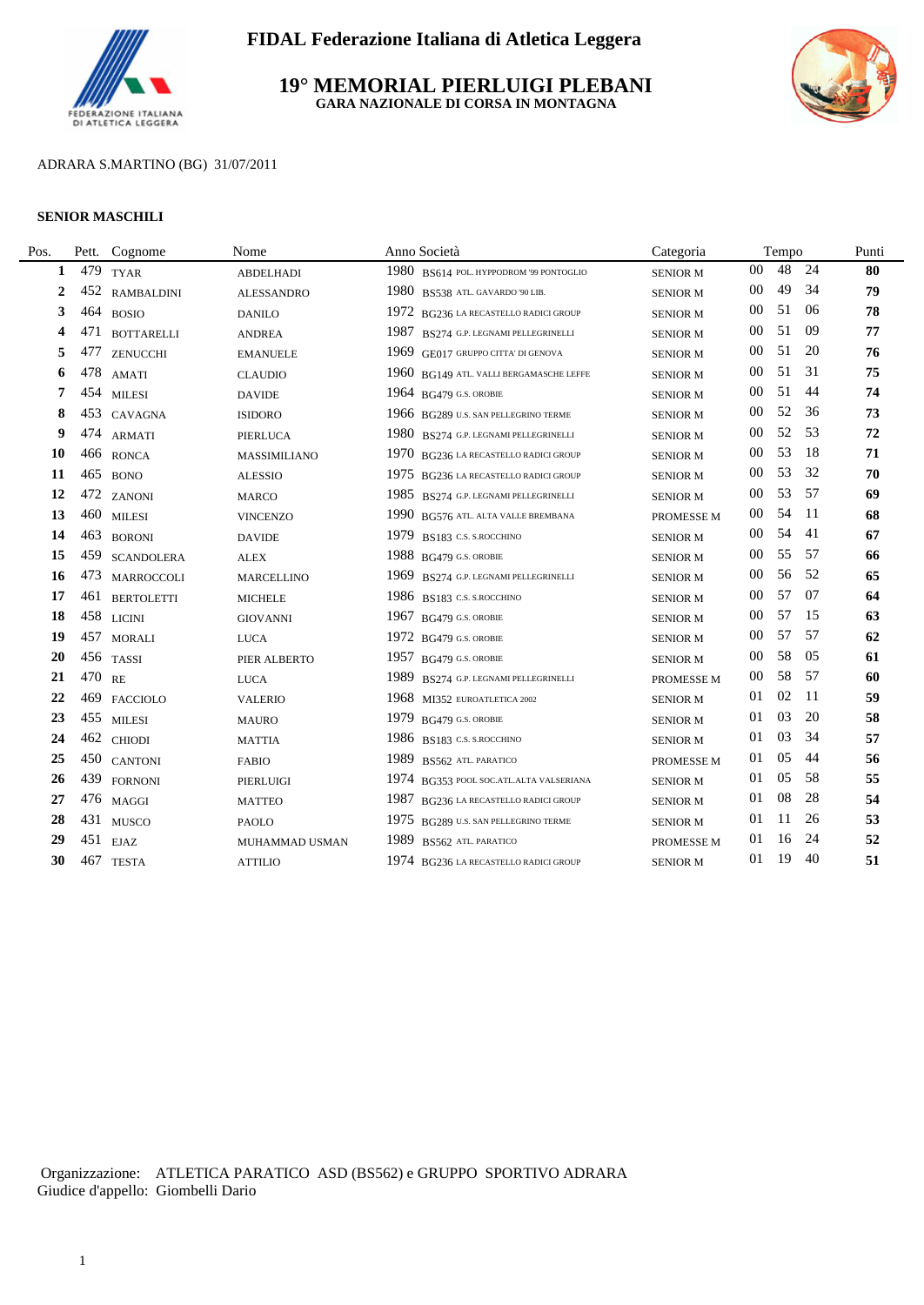

**19° MEMORIAL PIERLUIGI PLEBANI GARA NAZIONALE DI CORSA IN MONTAGNA**



### ADRARA S.MARTINO (BG) 31/07/2011

#### **JUNIOR FEMMINILI JUNIOR FEMMINILI**

| Pos. | Pett. | Cognome    | Nome          | Anno Società                        | Categoria       | Tempo           |      |     | Punti |
|------|-------|------------|---------------|-------------------------------------|-----------------|-----------------|------|-----|-------|
|      |       | 92 zubani  | <b>SILVIA</b> | 1992 BS355 U. ATL. VALTROMPIA       | <b>JUNIOR F</b> | 00              | 22   | 16  | 15    |
|      |       | 90 CAVAGNA | <b>SHEILA</b> | 1993 BG135 G. ALPINISTICO VERTOVESE | <b>JUNIOR F</b> | 00 <sup>1</sup> | 25   | -40 | 14    |
|      |       | 91 SCANZI  | <b>ILARIA</b> | 1993 BS199 ATL VALLECAMONICA        | <b>JUNIOR F</b> | 00 <sup>2</sup> | - 26 | 19  | 13    |
|      |       | 94 PALINI  | <b>MILENA</b> | 1992 BS355 U. ATL. VALTROMPIA       | <b>JUNIOR F</b> | 00 <sup>0</sup> | 30   |     | 12    |
|      |       | $93$ rotti | <b>MARTA</b>  | 1993 BS355 U. ATL. VALTROMPIA       | <b>JUNIOR F</b> | 00 <sup>2</sup> | 33   | -06 |       |
|      |       |            |               |                                     |                 |                 |      |     |       |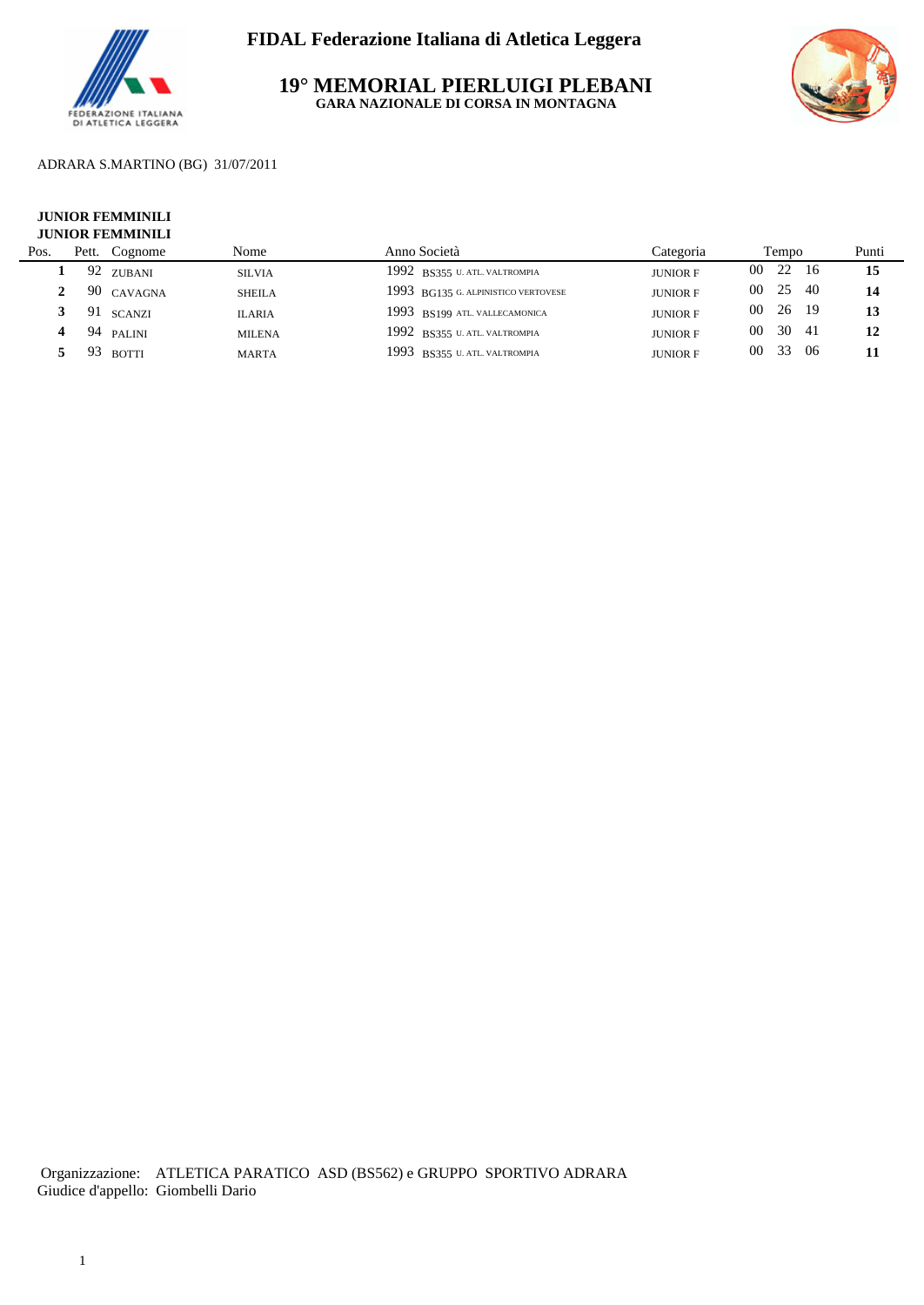

**19° MEMORIAL PIERLUIGI PLEBANI GARA NAZIONALE DI CORSA IN MONTAGNA**



### ADRARA S.MARTINO (BG) 31/07/2011

#### **SENIOR FEMMINILI**

L.

|                                                        | Nome                                                                                                                                                       | Anno Società                          | Categoria         |                 |    | Punti                                                                                                 |
|--------------------------------------------------------|------------------------------------------------------------------------------------------------------------------------------------------------------------|---------------------------------------|-------------------|-----------------|----|-------------------------------------------------------------------------------------------------------|
|                                                        | MARIAGRAZIA                                                                                                                                                | $1966$ RJ224 G.S. FORESTALE           | <b>SENIOR F</b>   | 00 <sup>°</sup> |    | 30                                                                                                    |
| <b>BENEDETTI</b>                                       | <b>STEFANIA</b>                                                                                                                                            | 1969 BG135 G. ALPINISTICO VERTOVESE   | <b>SENIOR F</b>   | $00\,$          |    | 29                                                                                                    |
| <b>BOTTARELLI</b>                                      | <b>SARA</b>                                                                                                                                                | 1990 BS355 U. ATL. VALTROMPIA         | <b>PROMESSE F</b> | 00              |    | 28                                                                                                    |
| <b>COCCHETTI</b>                                       | <b>MARIA</b>                                                                                                                                               | 1966 BS562 ATL PARATICO               | <b>SENIOR F</b>   | $00\,$          | 38 | 27                                                                                                    |
| <b>DRELICHARZ</b>                                      | <b>JOANNA</b>                                                                                                                                              | 1977 CO013 GINNASTICA COMENSE 1872    | <b>SENIOR F</b>   | $00\,$          | 39 | 26                                                                                                    |
|                                                        | <b>NADIA</b>                                                                                                                                               | 1962 BS243 ATL. REBO GUSSAGO          | <b>SENIOR F</b>   | 00              | 39 | 25                                                                                                    |
|                                                        | <b>LUCREZIA</b>                                                                                                                                            | 1972 BS274 G.P. LEGNAMI PELLEGRINELLI | <b>SENIOR F</b>   | $00\,$          | 40 | 24                                                                                                    |
|                                                        | <b>VERA</b>                                                                                                                                                | 1967 BS562 ATL PARATICO               | <b>SENIOR F</b>   | $00\,$          |    | 23                                                                                                    |
|                                                        | <b>PAOLA</b>                                                                                                                                               | 1965 BS199 ATL. VALLECAMONICA         | <b>SENIOR F</b>   | $00\,$          |    | 22                                                                                                    |
|                                                        | <b>ASHA</b>                                                                                                                                                | 1979 BS243 ATL. REBO GUSSAGO          | <b>SENIOR F</b>   | 00              | 43 | 21                                                                                                    |
|                                                        | <b>CRISTINA</b>                                                                                                                                            | 1977 BG472 RUNNERS BERGAMO            | <b>SENIOR F</b>   | $00\,$          | 45 | 20                                                                                                    |
|                                                        | <b>MANOLA</b>                                                                                                                                              | 1971 BG289 U.S. SAN PELLEGRINO TERME  | <b>SENIOR F</b>   | $00\,$          |    | 19                                                                                                    |
| 2<br>3<br>4<br>5<br>6<br>7<br>8<br>9<br>10<br>11<br>12 | Pett. Cognome<br>46 ROBERTI<br>64<br>51<br>50<br>39 TUROTTI<br>54 FILIPPINI<br>2 DERRIGO<br>45 MAZZUCCHELLI<br>40 TONOLINI<br>35 GRAZIOLI<br>44 DALL'OGLIO |                                       |                   |                 |    | Tempo<br>36 07<br>37 01<br>37 36<br>21<br>-38<br>- 52<br>-40<br>42 39<br>43 24<br>-54<br>-08<br>46 04 |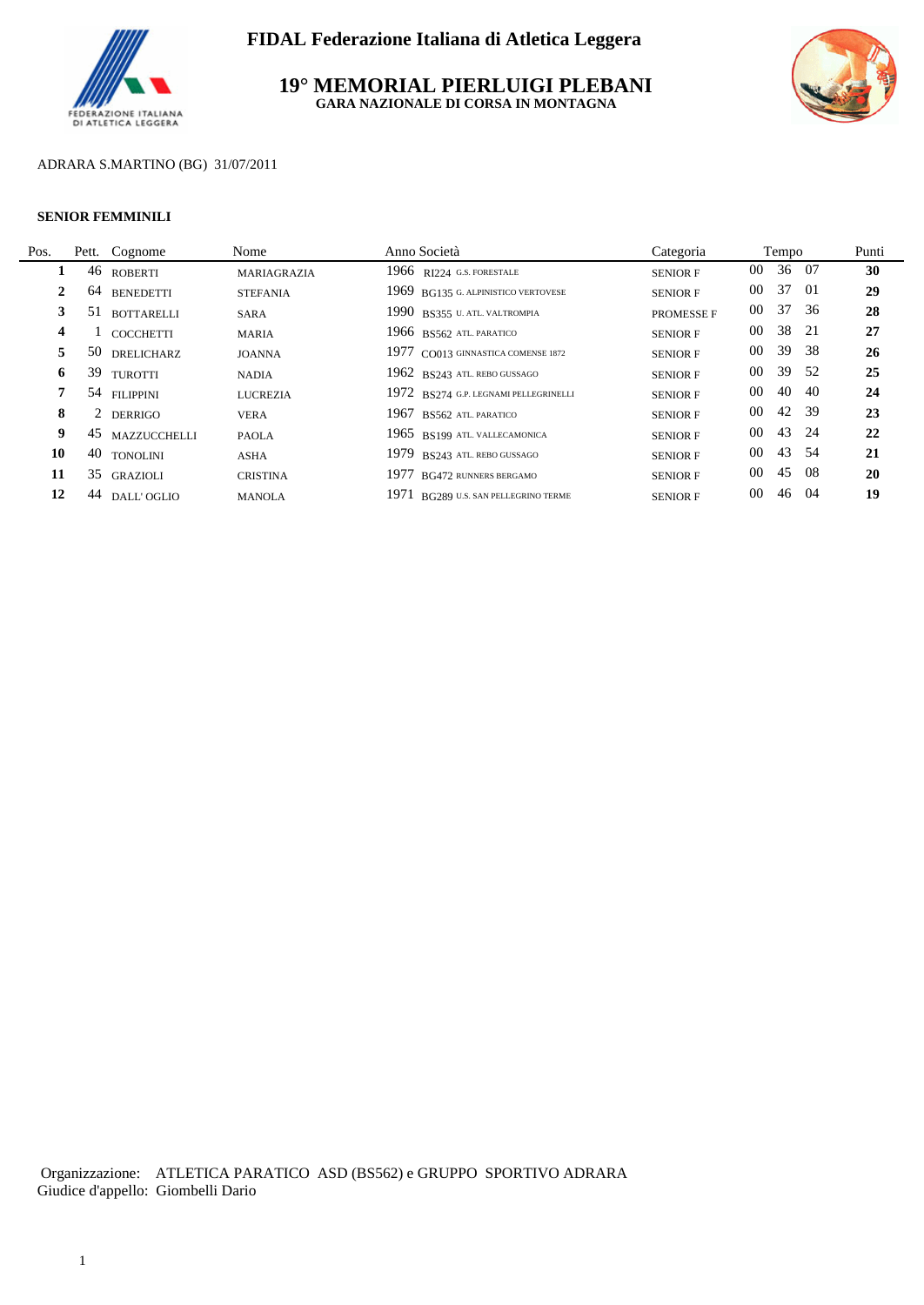

## **19° MEMORIAL PIERLUIGI PLEBANI GARA NAZIONALE DI CORSA IN MONTAGNA**



### ADRARA S.MARTINO (BG) 31/07/2011

### **CLASSIFICA PER SOCIETA' JUNIOR - PROMESSE-SENIOR MASCHILI**

| Pos. | Cod società  | Descrizione                    | Prov      | Reg | Punteggio | Nr atleti |
|------|--------------|--------------------------------|-----------|-----|-----------|-----------|
|      | <b>BG479</b> | G.S. OROBIE                    | BG        | LO. | 384       | 6         |
|      | 2 BS274      | G.P. LEGNAMI PELLEGRINELLI     | <b>BS</b> | LO. | 343       |           |
|      | 3 BG236      | LA RECASTELLO RADICI GROUP     | BG        | LO. | 324       |           |
|      | 4 BS183      | C.S. S.ROCCHINO                | <b>BS</b> | LO. | 188       | 3         |
|      | 5 BS562      | ATL. PARATICO                  | BS        | LO. | 137       |           |
|      | 6 BG289      | U.S. SAN PELLEGRINO TERME      | BG.       | LO. | 126       | 2         |
|      | 7 BS614      | POL. HYPPODROM '99 PONTOGLIO   | BS.       | LO. | -80       |           |
|      | 8 BS538      | ATL. GAVARDO '90 LIB.          | <b>BS</b> | LO. | 79        |           |
|      | 9 GE017      | <b>GRUPPO CITTA' DI GENOVA</b> | <b>GE</b> | LI  | 76        |           |
|      | 10 BG149     | ATL. VALLI BERGAMASCHE LEFFE   | BG        | LO. | 75        |           |
|      | 11 BG576     | ATL. ALTA VALLE BREMBANA       | BG.       | LO. | 68        |           |
|      | 12 MI352     | EUROATLETICA 2002              | МI        | LO. | 59        |           |
|      | 13 BG353     | POOL SOC.ATL.ALTA VALSERIANA   | BG        | LO. | 55        |           |
|      | 14 BS355     | <b>U. ATL. VALTROMPIA</b>      | BS        | LO. | 30        |           |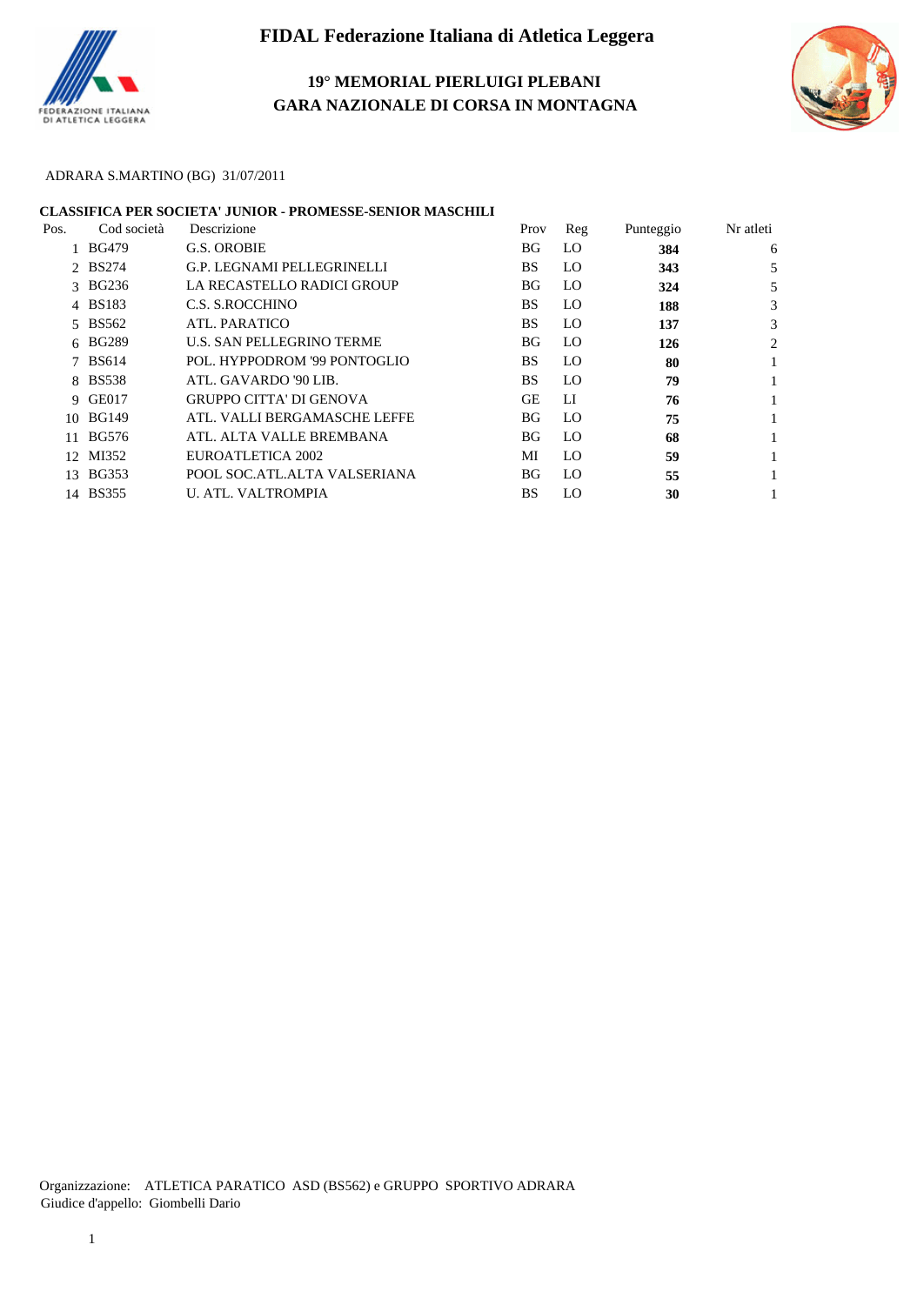

## **19° MEMORIAL PIERLUIGI PLEBANI GARA NAZIONALE DI CORSA IN MONTAGNA**



### ADRARA S.MARTINO (BG) 31/07/2011

|      |             | <b>CLASSIFICA PER SOCIETA' JUNIOR - PROMESSE-SENIOR FEMMINILI</b> |           |     |           |                |
|------|-------------|-------------------------------------------------------------------|-----------|-----|-----------|----------------|
| Pos. | Cod società | Descrizione                                                       | Prov      | Reg | Punteggio | Nr atleti      |
|      | 1 BS355     | <b>U. ATL. VALTROMPIA</b>                                         | BS        | LO  | 66        | 4              |
|      | 2 BS562     | ATL. PARATICO                                                     | <b>BS</b> | LO  | 50        | C              |
|      | 3 BS243     | ATL. REBO GUSSAGO                                                 | <b>BS</b> | LO  | 46        | ↑              |
|      | 4 BG135     | <b>G. ALPINISTICO VERTOVESE</b>                                   | BG        | LO  | 43        | $\mathfrak{D}$ |
|      | 5 BS199     | ATL. VALLECAMONICA                                                | <b>BS</b> | LO  | 35        | ↑              |
|      | 6 RI224     | <b>G.S. FORESTALE</b>                                             | RI        | LA  | 30        |                |
|      | 7 CO013     | <b>GINNASTICA COMENSE 1872</b>                                    | CO        | LO  | 26        |                |
|      | 8 BS274     | G.P. LEGNAMI PELLEGRINELLI                                        | BS        | LO  | 24        |                |
|      | 9 BG472     | <b>RUNNERS BERGAMO</b>                                            | BG        | LO  | 20        |                |
|      | 10 BG289    | U.S. SAN PELLEGRINO TERME                                         | BG.       | LO  | 19        |                |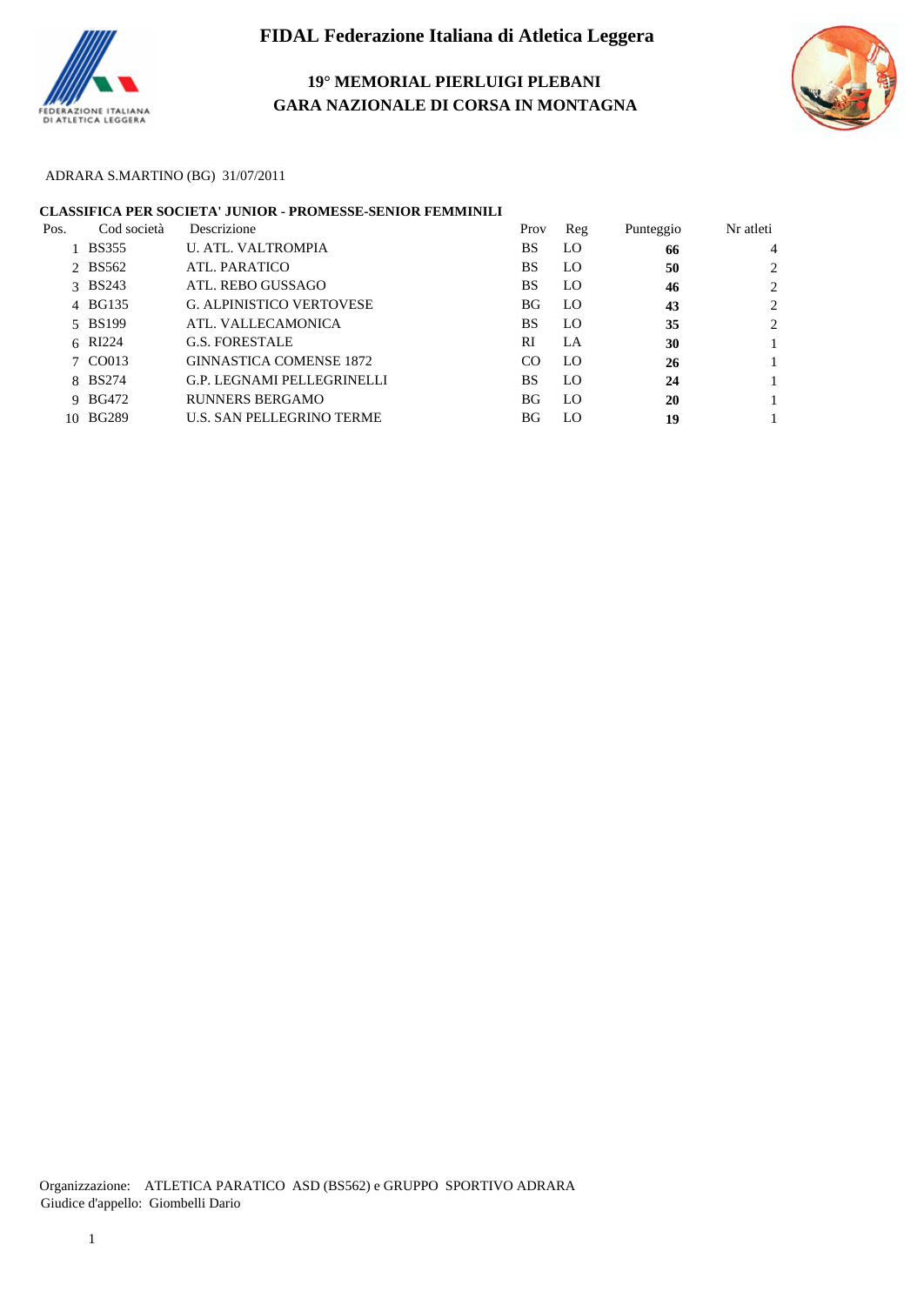

### **19° MEMORIAL PIERLUIGI PLEBANI GARA NAZIONALE DI CORSA IN MONTAGNA**



### ADRARA S.MARTINO (BG) 31/07/2011

#### **AMATORI MASCHILI AMATORI TM**

| Pos.           | Pett. | Cognome             | Nome              | Anno Società                              | Categoria         |        | Tempo |     | Punti          |
|----------------|-------|---------------------|-------------------|-------------------------------------------|-------------------|--------|-------|-----|----------------|
| 1              | 437   | <b>GIACOMELLI</b>   | <b>FABIO</b>      | 1981 BS521 FREE-ZONE                      | <b>AMATORITM</b>  | $00\,$ | 58    | 16  | 27             |
| $\overline{2}$ | 383   | DE PAOLIS           | <b>ALESSANDRO</b> | 1982 ZZ001 ENTE PROMOZIONE                | <b>AMATORITM</b>  | 00     | 58    | 40  | $\bf{0}$       |
| 3              |       | 295 ZANOTTI         | <b>GIUSEPPE</b>   | 1979<br>BS465 NEW ATHLETICS SULZANO       | <b>AMATORI TM</b> | 00     | 58    | 45  | 26             |
| 4              |       | 206 CUCCU           | <b>STEFANO</b>    | 1979<br>BS562 ATL. PARATICO               | <b>AMATORITM</b>  | 00     | 58    | 48  | 25             |
| 5              | 249   | <b>GERVASONI</b>    | <b>OSCAR</b>      | 1980<br>BS562 ATL. PARATICO               | <b>AMATORITM</b>  | 01     | 01    | 37  | 24             |
| 6              | 303   | PEZZOLA             | <b>MICHELE</b>    | 1977<br>BS521 FREE-ZONE                   | <b>AMATORITM</b>  | 01     | 02    | -08 | 23             |
| 7              | 423   | <b>GUARNAROLI</b>   | <b>MICHELE</b>    | 1978 CO703 3 LIFE                         | <b>AMATORITM</b>  | 01     | 02    | 51  | 22             |
| 8              | 335   | <b>CURCIO</b>       | <b>ANTONIO</b>    | 1980 MI352 EUROATLETICA 2002              | <b>AMATORITM</b>  | 01     | 03    | 41  | 21             |
| 9              |       | 284 CONTI           | <b>CLAUDIO</b>    | 1977<br>BS707 RUNNING CAZZAGO SAN MARTINO | <b>AMATORI TM</b> | 01     | 04    | 30  | 20             |
| 10             | 233   | <b>NEZOSI</b>       | <b>FRANCESCO</b>  | 1984<br>BS562 ATL. PARATICO               | <b>AMATORITM</b>  | 01     | 04    | 34  | 19             |
| 11             |       | 411 COPETA          | $\mbox{ALEX}$     | 1980 BS243 ATL. REBO GUSSAGO              | <b>AMATORITM</b>  | 01     | 0.5   | 27  | 18             |
| 12             |       | 220 BONDIONI        | <b>ROBERTO</b>    | 1979<br>BS562 ATL. PARATICO               | <b>AMATORI TM</b> | 01     | 06    | 03  | 17             |
| 13             |       | 308 PASOTTI         | <b>CRISTIAN</b>   | 1978<br>BS304 ATL. DI LUMEZZANE C.S.P.    | <b>AMATORITM</b>  | 01     | 06    | 23  | 16             |
| 14             |       | 253 DUCOLI          | <b>EUGENIO</b>    | 1984<br>BS562 ATL PARATICO                | <b>AMATORITM</b>  | 01     | 06    | -44 | 15             |
| 15             |       | 350 CORTESI         | <b>DAVIDE</b>     | 1987<br>BG146 RUNNING TORRE DE' ROVERI    | <b>AMATORITM</b>  | 01     | 06    | 47  | 14             |
| 16             |       | 214 ZANINI          | <b>MARCO</b>      | 1978<br>BS562 ATL PARATICO                | <b>AMATORITM</b>  | 01     | 06    | 53  | 13             |
| 17             |       | 262 BELLINI         | <b>GIANMARCO</b>  | 1978<br>BS562 ATL PARATICO                | <b>AMATORITM</b>  | 01     | 07    | 22  | 12             |
| 18             |       | 404 CORDONI         | <b>LUCA</b>       | 1978 BG658 ATLETICA MARATHON ALMENNO S.S. | <b>AMATORITM</b>  | 01     | 09    | 49  | 11             |
| 19             |       | 304 FROSIO          | <b>MAURO</b>      | 1980 BS304 ATL. DI LUMEZZANE C.S.P.       | <b>AMATORITM</b>  | 01     | 09    | 58  | 10             |
| 20             | 407   | <b>COTTI</b>        | <b>OSCAR</b>      | 1986 BS648 KINETIK RUNNING                | <b>AMATORITM</b>  | 01     | 11    | 31  | 9              |
| 21             |       | 336 NERUCCI         | <b>GIULIANO</b>   | 1978 MI352 EUROATLETICA 2002              | <b>AMATORITM</b>  | 01     | 11    | 40  | 8              |
| 22             | 339   | <b>DE BERNARDIS</b> | <b>MASSIMO</b>    | 1985 CR340 G.T.A. CREMA                   | <b>AMATORI TM</b> | 01     | 18    | 47  | 7              |
| 23             |       | 296 ZUCCHI          | <b>ALBERTO</b>    | 1977<br>BS465 NEW ATHLETICS SULZANO       | <b>AMATORITM</b>  | 01     | 19    | 56  | 6              |
| 24             | 247   | SPADARI             | <b>CRISTIAN</b>   | 1978<br>BS562 ATL PARATICO                | <b>AMATORITM</b>  | 01     | 20    | 37  | 5              |
| 25             |       | 248 SPELGATTI       | <b>LUCA</b>       | 1983<br>BS562 ATL. PARATICO               | <b>AMATORITM</b>  | 01     | 24    | 29  | 4              |
| 26             | 229   | <b>SCABURRI</b>     | <b>MARCO</b>      | 1979<br>BS562 ATL. PARATICO               | <b>AMATORITM</b>  | 01     | 27    | 48  | 3              |
| 27             |       | 435 RACCAGNI        | <b>LORENZO</b>    | 1977<br>BS049 ATL. PONTOGLIO 92           | <b>AMATORITM</b>  | 01     | 29    | 34  | $\overline{2}$ |
| 28             |       | 346 MANDALA         | <b>MARCO</b>      | 1977 BS304 ATL. DI LUMEZZANE C.S.P.       | <b>AMATORITM</b>  | 01     | 35    | 22  | 1              |
|                |       |                     |                   |                                           |                   |        |       |     |                |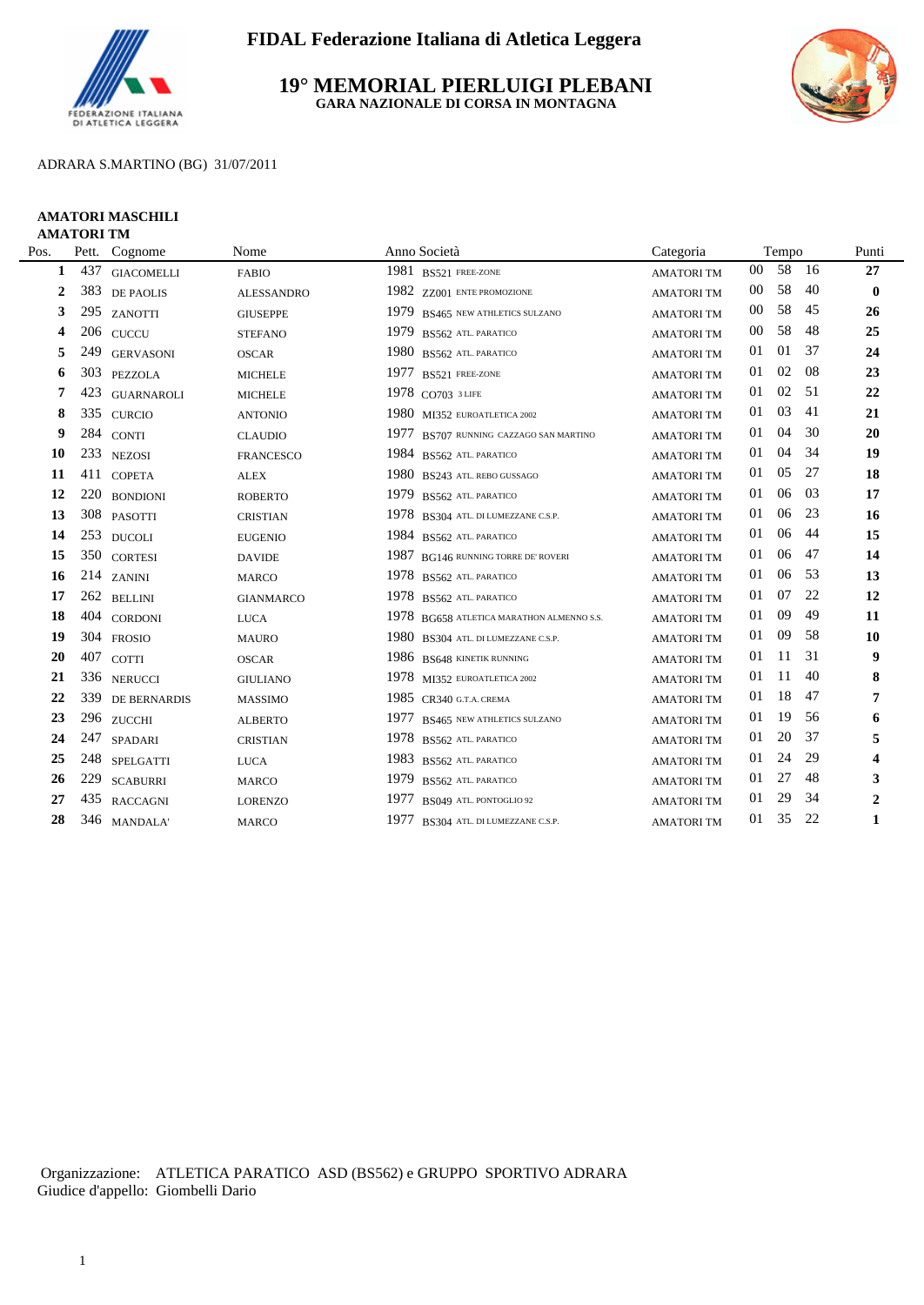

### **19° MEMORIAL PIERLUIGI PLEBANI GARA NAZIONALE DI CORSA IN MONTAGNA**



### ADRARA S.MARTINO (BG) 31/07/2011

#### **MASTER MASCHILI MASTER M35**

| Pett. |                   | Nome                                                                                                                                                                                                                                                                                                                                                                                                                | Anno Società                                   | Categoria         |                 |        |     | Punti                                                |
|-------|-------------------|---------------------------------------------------------------------------------------------------------------------------------------------------------------------------------------------------------------------------------------------------------------------------------------------------------------------------------------------------------------------------------------------------------------------|------------------------------------------------|-------------------|-----------------|--------|-----|------------------------------------------------------|
| 237   | <b>BIANCO</b>     | <b>MARCELLO</b>                                                                                                                                                                                                                                                                                                                                                                                                     | 1972 BS562 ATL. PARATICO                       | MASTER M35        | 00 <sup>°</sup> |        |     | 27                                                   |
|       |                   | <b>IVAN</b>                                                                                                                                                                                                                                                                                                                                                                                                         | 1976 BS304 ATL. DI LUMEZZANE C.S.P.            | MASTER M35        | $00\,$          | 56     |     | 26                                                   |
|       |                   | <b>MARCO</b>                                                                                                                                                                                                                                                                                                                                                                                                        | 1976 BG472 RUNNERS BERGAMO                     | MASTER M35        | $00\,$          | 57     | -54 | 25                                                   |
| 208   |                   | <b>MASSIMO</b>                                                                                                                                                                                                                                                                                                                                                                                                      | 1974 BS562 ATL PARATICO                        | MASTER M35        | $00\,$          | 58     | 21  | 24                                                   |
| 402   |                   | <b>CRISTIAN</b>                                                                                                                                                                                                                                                                                                                                                                                                     | 1974 BG658 ATLETICA MARATHON ALMENNO S.S.      | MASTER M35        | $00\,$          | 59     | 06  | 23                                                   |
|       |                   | <b>SERGIO</b>                                                                                                                                                                                                                                                                                                                                                                                                       | 1973 BS465 NEW ATHLETICS SULZANO               | <b>MASTER M35</b> | $00\,$          | 59     | 42  | 22                                                   |
| 313   |                   | <b>ANDREA</b>                                                                                                                                                                                                                                                                                                                                                                                                       | 1976 BS688 ATLETICA BRESCIA MARATHON           | MASTER M35        | 01              | $00\,$ | 21  | 21                                                   |
| 389   |                   | <b>LUCA</b>                                                                                                                                                                                                                                                                                                                                                                                                         | 1976 BG223 ATL. VALLE BREMBANA                 | <b>MASTER M35</b> | 01              | $00\,$ | 42  | 20                                                   |
|       |                   | <b>FAUSTO</b>                                                                                                                                                                                                                                                                                                                                                                                                       | 1976 BS562 ATL. PARATICO                       | MASTER M35        | 01              | $00\,$ | 48  | 19                                                   |
|       |                   | <b>PAOLO</b>                                                                                                                                                                                                                                                                                                                                                                                                        | 1975 BS521 FREE-ZONE                           | MASTER M35        | 01              | 01     | 00  | 18                                                   |
|       |                   | <b>DANILO</b>                                                                                                                                                                                                                                                                                                                                                                                                       | 1973 BS304 ATL. DI LUMEZZANE C.S.P.            | MASTER M35        | 01              | 04     | 43  | 17                                                   |
|       |                   | <b>GIUSEPPE</b>                                                                                                                                                                                                                                                                                                                                                                                                     | 1974 BG472 RUNNERS BERGAMO                     | MASTER M35        | 01              | 05     |     | 16                                                   |
| 361   |                   | <b>ANTONIO</b>                                                                                                                                                                                                                                                                                                                                                                                                      | 1972 BG225 ATL. CASAZZA                        | MASTER M35        | 01              | 05     | 37  | 15                                                   |
| 371   |                   | MARCO                                                                                                                                                                                                                                                                                                                                                                                                               | 1975 BS274 G.P. LEGNAMI PELLEGRINELLI          | MASTER M35        | 01              | 07     |     | 14                                                   |
|       |                   | <b>DAVIDE</b>                                                                                                                                                                                                                                                                                                                                                                                                       | 1974 BS562 ATL PARATICO                        | MASTER M35        | 01              | 08     | 59  | 13                                                   |
|       |                   | <b>ANTONIO</b>                                                                                                                                                                                                                                                                                                                                                                                                      | 1975<br>BS562 ATL. PARATICO                    | MASTER M35        | 01              | 09     | 10  | 12                                                   |
| 347   |                   | <b>ROBERTO</b>                                                                                                                                                                                                                                                                                                                                                                                                      | 1973 BG300 ATL. TREVIGLIO                      | MASTER M35        | 01              | 10     | 20  | 11                                                   |
|       |                   | <b>GIAN LUIGI</b>                                                                                                                                                                                                                                                                                                                                                                                                   | 1973 BS562 ATL. PARATICO                       | MASTER M35        | 01              | 13     | 05  | 10                                                   |
| 351   |                   | <b>CRISTIAN</b>                                                                                                                                                                                                                                                                                                                                                                                                     | 1976 BG146 RUNNING TORRE DE' ROVERI            | MASTER M35        | 01              | 13     | 43  | 9                                                    |
|       |                   | <b>PAOLO</b>                                                                                                                                                                                                                                                                                                                                                                                                        | 1974 BS274 G.P. LEGNAMI PELLEGRINELLI          | <b>MASTER M35</b> | 01              | 13     | 46  | 8                                                    |
|       |                   | <b>GIAN BRUNO</b>                                                                                                                                                                                                                                                                                                                                                                                                   | 1975 BG472 RUNNERS BERGAMO                     | MASTER M35        | 01              | 14     | 06  | 7                                                    |
|       |                   | <b>GIAMPIETRO</b>                                                                                                                                                                                                                                                                                                                                                                                                   | 1972 BS562 ATL. PARATICO                       | MASTER M35        | 01              | 16     |     | 6                                                    |
|       |                   | <b>ALIOU</b>                                                                                                                                                                                                                                                                                                                                                                                                        | 1972 BS562 ATL. PARATICO                       | MASTER M35        |                 |        |     | 5                                                    |
| 421   |                   | <b>ROBERTO</b>                                                                                                                                                                                                                                                                                                                                                                                                      | 1972 BG005 ATL. PRESEZZO                       | MASTER M35        | 01              | 20     | 12  | $\overline{\mathbf{4}}$                              |
|       |                   | <b>MARCO</b>                                                                                                                                                                                                                                                                                                                                                                                                        | 1973 BS562 ATL PARATICO                        | MASTER M35        | 01              | 20     |     | 3                                                    |
| 363   |                   | <b>FABIO</b>                                                                                                                                                                                                                                                                                                                                                                                                        | 1975<br><b>BS688 ATLETICA BRESCIA MARATHON</b> | MASTER M35        | 01              | 25     | 48  | $\overline{2}$                                       |
| 209   | <b>BERTAZZOLI</b> | <b>MARCO</b>                                                                                                                                                                                                                                                                                                                                                                                                        | 1973 BS562 ATL. PARATICO                       | MASTER M35        | 01              | 27     | 48  | 1                                                    |
|       |                   | Cognome<br>344 COTALI<br>316 VEZZOLI<br><b>BERTONI</b><br><b>PESENTI</b><br>291 ARDESI<br><b>VALLI</b><br><b>PESENTI</b><br>240 CADEI<br>436 ARCHETTI<br>276 COCCAGLIO<br>401 RASMO<br><b>NICOLI</b><br><b>MAGNETTO</b><br>264 FORESTI<br>255 BELOTTI<br><b>MOLERI</b><br>228 ZENTI<br><b>PESENTI</b><br>372 FIORINI<br>270 NESTICO'<br>260 BOCCALON<br>225 NDIAYE<br><b>PANDINI</b><br>231 ZANNI<br><b>GIOBINI</b> |                                                |                   |                 | 01     | 18  | Tempo<br>55 01<br>-27<br>31<br>-10<br>00<br>28<br>51 |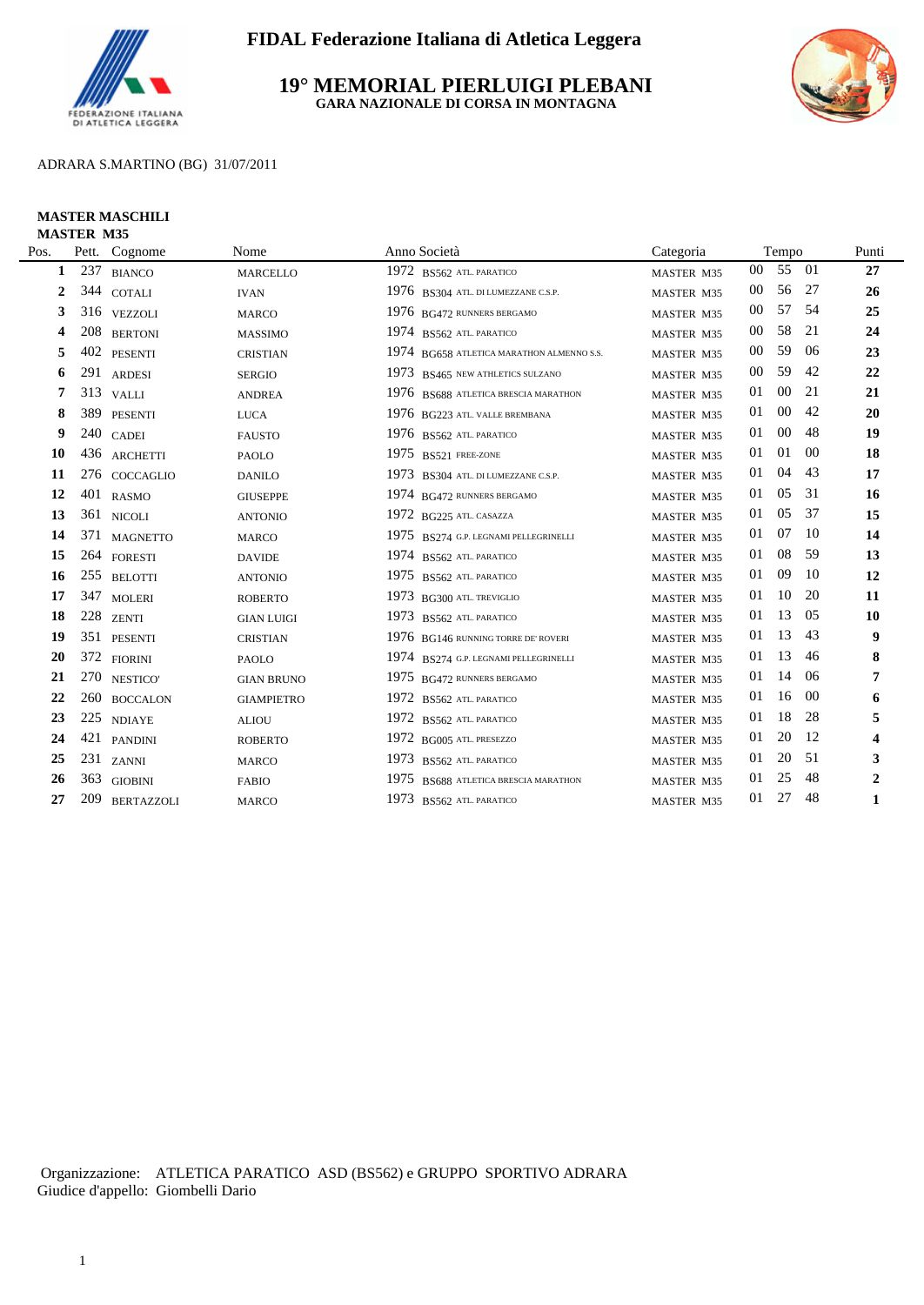

### **19° MEMORIAL PIERLUIGI PLEBANI GARA NAZIONALE DI CORSA IN MONTAGNA**



### ADRARA S.MARTINO (BG) 31/07/2011

#### **MASTER MASCHILI MASTER M40**

| Pos. | Pett. | Cognome             | Nome                                                                                                                                                                                                                                                                                                                                                                                                                               |                                      | Categoria                                                                                                                                                                                                                                                                                                                                                                                                                                                                                                                                                                                                                                                                                                                                                                 |        |        |                | Punti                                                                               |
|------|-------|---------------------|------------------------------------------------------------------------------------------------------------------------------------------------------------------------------------------------------------------------------------------------------------------------------------------------------------------------------------------------------------------------------------------------------------------------------------|--------------------------------------|---------------------------------------------------------------------------------------------------------------------------------------------------------------------------------------------------------------------------------------------------------------------------------------------------------------------------------------------------------------------------------------------------------------------------------------------------------------------------------------------------------------------------------------------------------------------------------------------------------------------------------------------------------------------------------------------------------------------------------------------------------------------------|--------|--------|----------------|-------------------------------------------------------------------------------------|
| 1    | 201   | <b>BADINI</b>       | <b>CRISTIAN</b>                                                                                                                                                                                                                                                                                                                                                                                                                    |                                      | <b>MASTER M40</b>                                                                                                                                                                                                                                                                                                                                                                                                                                                                                                                                                                                                                                                                                                                                                         | $00\,$ |        | 25             | 43                                                                                  |
| 2    |       |                     | <b>LUCA</b>                                                                                                                                                                                                                                                                                                                                                                                                                        |                                      | <b>MASTER M40</b>                                                                                                                                                                                                                                                                                                                                                                                                                                                                                                                                                                                                                                                                                                                                                         | $00\,$ | 57     |                | 42                                                                                  |
| 3    | 207   | <b>BARBO</b>        | <b>GIOVANNI</b>                                                                                                                                                                                                                                                                                                                                                                                                                    | BS562 ATL. PARATICO                  | <b>MASTER M40</b>                                                                                                                                                                                                                                                                                                                                                                                                                                                                                                                                                                                                                                                                                                                                                         | 00     | 59     | 13             | 41                                                                                  |
| 4    | 212   | <b>MARTINOLI</b>    | <b>DANIELE</b>                                                                                                                                                                                                                                                                                                                                                                                                                     | BS562 ATL. PARATICO                  | <b>MASTER M40</b>                                                                                                                                                                                                                                                                                                                                                                                                                                                                                                                                                                                                                                                                                                                                                         | 00     | 59     | 26             | 40                                                                                  |
| 5    |       |                     | <b>ROBERTO</b>                                                                                                                                                                                                                                                                                                                                                                                                                     | BG658 ATLETICA MARATHON ALMENNO S.S. | <b>MASTER M40</b>                                                                                                                                                                                                                                                                                                                                                                                                                                                                                                                                                                                                                                                                                                                                                         | 01     | $00\,$ | 15             | 39                                                                                  |
| 6    | 385   | ARRIGHI             | <b>DAVIDE</b>                                                                                                                                                                                                                                                                                                                                                                                                                      | CO019 POL. PAGNONA                   | <b>MASTER M40</b>                                                                                                                                                                                                                                                                                                                                                                                                                                                                                                                                                                                                                                                                                                                                                         | 01     | $00\,$ | 44             | 38                                                                                  |
| 7    | 211   | <b>GABRIELI</b>     | <b>GIAN PIERO</b>                                                                                                                                                                                                                                                                                                                                                                                                                  | BS562 ATL. PARATICO                  | <b>MASTER M40</b>                                                                                                                                                                                                                                                                                                                                                                                                                                                                                                                                                                                                                                                                                                                                                         | 01     | 01     | 07             | 37                                                                                  |
| 8    | 345   | NARDUZZI            | <b>ALBERTO</b>                                                                                                                                                                                                                                                                                                                                                                                                                     | BG472 RUNNERS BERGAMO                | <b>MASTER M40</b>                                                                                                                                                                                                                                                                                                                                                                                                                                                                                                                                                                                                                                                                                                                                                         | 01     | 01     | 31             | 36                                                                                  |
| 9    |       |                     | <b>ALESSANDRO</b>                                                                                                                                                                                                                                                                                                                                                                                                                  | BS179 ATLETICA LONATO-LEM ITALIA     | <b>MASTER M40</b>                                                                                                                                                                                                                                                                                                                                                                                                                                                                                                                                                                                                                                                                                                                                                         | 01     | 01     | 57             | 35                                                                                  |
| 10   | 409   | <b>ARCHETTI</b>     | MASSIMILIANO                                                                                                                                                                                                                                                                                                                                                                                                                       |                                      | <b>MASTER M40</b>                                                                                                                                                                                                                                                                                                                                                                                                                                                                                                                                                                                                                                                                                                                                                         | 01     | 02     | 34             | 34                                                                                  |
| 11   | 369   | <b>BREMBILLA</b>    | <b>FULVIO</b>                                                                                                                                                                                                                                                                                                                                                                                                                      |                                      | <b>MASTER M40</b>                                                                                                                                                                                                                                                                                                                                                                                                                                                                                                                                                                                                                                                                                                                                                         | 01     | 03     | 10             | 33                                                                                  |
| 12   | 268   | <b>CORNOLTI</b>     | <b>LUCA</b>                                                                                                                                                                                                                                                                                                                                                                                                                        |                                      | <b>MASTER M40</b>                                                                                                                                                                                                                                                                                                                                                                                                                                                                                                                                                                                                                                                                                                                                                         | 01     | 04     | 00             | 32                                                                                  |
| 13   |       |                     | <b>DANIELE</b>                                                                                                                                                                                                                                                                                                                                                                                                                     | BS243 ATL. REBO GUSSAGO              | <b>MASTER M40</b>                                                                                                                                                                                                                                                                                                                                                                                                                                                                                                                                                                                                                                                                                                                                                         | 01     | 04     | -09            | 31                                                                                  |
| 14   |       | <b>REFOLO</b>       | <b>UMBERTO</b>                                                                                                                                                                                                                                                                                                                                                                                                                     | BG166 GS AVIS TREVIGLIO G.BRUSAFERRI | <b>MASTER M40</b>                                                                                                                                                                                                                                                                                                                                                                                                                                                                                                                                                                                                                                                                                                                                                         | 01     | 04     |                | 30                                                                                  |
| 15   |       |                     | <b>FABIO</b>                                                                                                                                                                                                                                                                                                                                                                                                                       | CR524 SORESINA RUNNING CLUB          | <b>MASTER M40</b>                                                                                                                                                                                                                                                                                                                                                                                                                                                                                                                                                                                                                                                                                                                                                         | 01     | 05     | 07             | 29                                                                                  |
| 16   |       |                     | <b>FABIO</b>                                                                                                                                                                                                                                                                                                                                                                                                                       | MI020 ONDAVERDE ATHLETIC TEAM        | <b>MASTER M40</b>                                                                                                                                                                                                                                                                                                                                                                                                                                                                                                                                                                                                                                                                                                                                                         | 01     | 05     | 42             | 28                                                                                  |
| 17   | 427   | <b>ROSSI</b>        | <b>MARIO PIETRO</b>                                                                                                                                                                                                                                                                                                                                                                                                                | BS521 FREE-ZONE                      | <b>MASTER M40</b>                                                                                                                                                                                                                                                                                                                                                                                                                                                                                                                                                                                                                                                                                                                                                         | 01     | 05     | 48             | 27                                                                                  |
| 18   |       |                     | <b>FABRIZIO</b>                                                                                                                                                                                                                                                                                                                                                                                                                    | BG282 ATL. CASTEL ROZZONE            | <b>MASTER M40</b>                                                                                                                                                                                                                                                                                                                                                                                                                                                                                                                                                                                                                                                                                                                                                         | 01     | 06     | 04             | 26                                                                                  |
| 19   | 239   | <b>BRIONI</b>       | <b>GIORGIO</b>                                                                                                                                                                                                                                                                                                                                                                                                                     | BS562 ATL. PARATICO                  | <b>MASTER M40</b>                                                                                                                                                                                                                                                                                                                                                                                                                                                                                                                                                                                                                                                                                                                                                         | 01     | 07     | 38             | 25                                                                                  |
| 20   | 292   | <b>BOTTI</b>        | <b>MAURO</b>                                                                                                                                                                                                                                                                                                                                                                                                                       | BS465 NEW ATHLETICS SULZANO          | <b>MASTER M40</b>                                                                                                                                                                                                                                                                                                                                                                                                                                                                                                                                                                                                                                                                                                                                                         | 01     | 07     | 48             | 24                                                                                  |
| 21   |       |                     | <b>GIANBATTISTA</b>                                                                                                                                                                                                                                                                                                                                                                                                                | MI352 EUROATLETICA 2002              | <b>MASTER M40</b>                                                                                                                                                                                                                                                                                                                                                                                                                                                                                                                                                                                                                                                                                                                                                         | 01     | 08     | 10             | 23                                                                                  |
| 22   | 261   | <b>CAPOFERRI</b>    | <b>VALERIO</b>                                                                                                                                                                                                                                                                                                                                                                                                                     | BS562 ATL. PARATICO                  | <b>MASTER M40</b>                                                                                                                                                                                                                                                                                                                                                                                                                                                                                                                                                                                                                                                                                                                                                         | 01     | 08     | 37             | 22                                                                                  |
| 23   | 307   | <b>BERTOLASSI</b>   | <b>DAVIDE</b>                                                                                                                                                                                                                                                                                                                                                                                                                      | BS304 ATL. DI LUMEZZANE C.S.P.       | <b>MASTER M40</b>                                                                                                                                                                                                                                                                                                                                                                                                                                                                                                                                                                                                                                                                                                                                                         | 01     | 09     | 06             | 21                                                                                  |
| 24   | 219   | <b>ALBERTINELLI</b> | <b>FABIO</b>                                                                                                                                                                                                                                                                                                                                                                                                                       | BS562 ATL. PARATICO                  | <b>MASTER M40</b>                                                                                                                                                                                                                                                                                                                                                                                                                                                                                                                                                                                                                                                                                                                                                         | 01     | 09     | 28             | 20                                                                                  |
| 25   |       |                     | <b>SIMONE</b>                                                                                                                                                                                                                                                                                                                                                                                                                      | BG339 BIGACC DE ELA                  | <b>MASTER M40</b>                                                                                                                                                                                                                                                                                                                                                                                                                                                                                                                                                                                                                                                                                                                                                         | 01     | 09     | 44             | 19                                                                                  |
| 26   |       |                     | <b>MATTEO</b>                                                                                                                                                                                                                                                                                                                                                                                                                      | BS274 G.P. LEGNAMI PELLEGRINELLI     | <b>MASTER M40</b>                                                                                                                                                                                                                                                                                                                                                                                                                                                                                                                                                                                                                                                                                                                                                         | 01     | 10     | 02             | 18                                                                                  |
| 27   |       |                     | <b>LUCA</b>                                                                                                                                                                                                                                                                                                                                                                                                                        | BS688 ATLETICA BRESCIA MARATHON      | <b>MASTER M40</b>                                                                                                                                                                                                                                                                                                                                                                                                                                                                                                                                                                                                                                                                                                                                                         | 01     | 11     | 43             | 17                                                                                  |
| 28   |       | <b>BORELLA</b>      | <b>DAVIDE</b>                                                                                                                                                                                                                                                                                                                                                                                                                      | BG282 ATL. CASTEL ROZZONE            | <b>MASTER M40</b>                                                                                                                                                                                                                                                                                                                                                                                                                                                                                                                                                                                                                                                                                                                                                         | 01     | 12     | 04             | <b>16</b>                                                                           |
| 29   |       |                     | <b>MARIO</b>                                                                                                                                                                                                                                                                                                                                                                                                                       | BS562 ATL. PARATICO                  | <b>MASTER M40</b>                                                                                                                                                                                                                                                                                                                                                                                                                                                                                                                                                                                                                                                                                                                                                         | 01     | 12     | 45             | 15                                                                                  |
| 30   |       |                     | <b>LUCA</b>                                                                                                                                                                                                                                                                                                                                                                                                                        | BS562 ATL. PARATICO                  | <b>MASTER M40</b>                                                                                                                                                                                                                                                                                                                                                                                                                                                                                                                                                                                                                                                                                                                                                         | 01     | 13     | 48             | 14                                                                                  |
| 31   |       |                     | OSCAR                                                                                                                                                                                                                                                                                                                                                                                                                              | BS562 ATL. PARATICO                  | <b>MASTER M40</b>                                                                                                                                                                                                                                                                                                                                                                                                                                                                                                                                                                                                                                                                                                                                                         | 01     | 14     | 17             | 13                                                                                  |
| 32   |       |                     | <b>ROBERTO</b>                                                                                                                                                                                                                                                                                                                                                                                                                     | BS304 ATL. DI LUMEZZANE C.S.P.       | <b>MASTER M40</b>                                                                                                                                                                                                                                                                                                                                                                                                                                                                                                                                                                                                                                                                                                                                                         | 01     | 14     | 40             | 12                                                                                  |
| 33   |       |                     | <b>ROBERTO</b>                                                                                                                                                                                                                                                                                                                                                                                                                     |                                      | <b>MASTER M40</b>                                                                                                                                                                                                                                                                                                                                                                                                                                                                                                                                                                                                                                                                                                                                                         | 01     | 16     | 29             | 11                                                                                  |
| 34   |       |                     | LUCIANO                                                                                                                                                                                                                                                                                                                                                                                                                            |                                      | <b>MASTER M40</b>                                                                                                                                                                                                                                                                                                                                                                                                                                                                                                                                                                                                                                                                                                                                                         |        |        |                | ${\bf 10}$                                                                          |
| 35   |       |                     | STEFANO                                                                                                                                                                                                                                                                                                                                                                                                                            |                                      | <b>MASTER M40</b>                                                                                                                                                                                                                                                                                                                                                                                                                                                                                                                                                                                                                                                                                                                                                         | 01     |        |                | 9                                                                                   |
| 36   |       |                     | <b>GERARDO</b>                                                                                                                                                                                                                                                                                                                                                                                                                     |                                      | <b>MASTER M40</b>                                                                                                                                                                                                                                                                                                                                                                                                                                                                                                                                                                                                                                                                                                                                                         | 01     | 17     |                | 8                                                                                   |
| 37   |       |                     | <b>DANIELE</b>                                                                                                                                                                                                                                                                                                                                                                                                                     |                                      | <b>MASTER M40</b>                                                                                                                                                                                                                                                                                                                                                                                                                                                                                                                                                                                                                                                                                                                                                         | 01     | 17     | 55             | 7                                                                                   |
| 38   |       |                     | <b>ALESSANDRO</b>                                                                                                                                                                                                                                                                                                                                                                                                                  |                                      | <b>MASTER M40</b>                                                                                                                                                                                                                                                                                                                                                                                                                                                                                                                                                                                                                                                                                                                                                         | 01     | -19    | 24             | 6                                                                                   |
| 39   |       |                     | <b>GIUSEPPE</b>                                                                                                                                                                                                                                                                                                                                                                                                                    |                                      | <b>MASTER M40</b>                                                                                                                                                                                                                                                                                                                                                                                                                                                                                                                                                                                                                                                                                                                                                         | 01     | 19     | 42             | 5                                                                                   |
| 40   |       |                     | <b>MICHELE</b>                                                                                                                                                                                                                                                                                                                                                                                                                     |                                      | <b>MASTER M40</b>                                                                                                                                                                                                                                                                                                                                                                                                                                                                                                                                                                                                                                                                                                                                                         | 01     | 20     | 17             |                                                                                     |
| 41   |       |                     | <b>GIANLUCA</b>                                                                                                                                                                                                                                                                                                                                                                                                                    |                                      | <b>MASTER M40</b>                                                                                                                                                                                                                                                                                                                                                                                                                                                                                                                                                                                                                                                                                                                                                         | 01     |        |                | 3                                                                                   |
| 42   |       |                     | <b>LUCIANO</b>                                                                                                                                                                                                                                                                                                                                                                                                                     |                                      | <b>MASTER M40</b>                                                                                                                                                                                                                                                                                                                                                                                                                                                                                                                                                                                                                                                                                                                                                         | 01     |        |                | 0                                                                                   |
| 43   |       |                     | <b>ROBERTO</b>                                                                                                                                                                                                                                                                                                                                                                                                                     |                                      | <b>MASTER M40</b>                                                                                                                                                                                                                                                                                                                                                                                                                                                                                                                                                                                                                                                                                                                                                         | 01     |        |                | 2                                                                                   |
| 44   |       |                     | <b>AGOSTINO</b>                                                                                                                                                                                                                                                                                                                                                                                                                    |                                      | <b>MASTER M40</b>                                                                                                                                                                                                                                                                                                                                                                                                                                                                                                                                                                                                                                                                                                                                                         |        |        |                | $\mathbf{1}$                                                                        |
|      |       |                     | 422 FIGINI<br>390 TOGNI<br>277 MANZONI<br>330 COMI<br>322<br>324 MARCHESI<br>266 OBERTI<br>420 LECCA<br>$280$ FOLLI<br>412 PANZERI<br>373 PLACANICA<br>362 MAGHINI<br>419<br>256 DELEIDI<br>226 SOARDI<br>227 PIOVANELLI<br>311 GHIRARDI<br>259 TURLA<br>315 DE TOMA<br>267 CORTINOVIS<br>348 MARRA<br>364 ANDERLONI<br>258 FEDERICI<br>286 GIACOBBE<br>438 MODINA<br>396 MARTINELLI<br>382 BERGOMI<br>244 RAINERI<br>251 FENAROLI | 1967                                 | Anno Società<br>1971 BS562 ATL PARATICO<br>1967 CO703 3 LIFE<br>1970<br>1969<br>1971<br>1970<br>1967<br>1967<br>1969<br>1968 BS545 ATL. FRANCIACORTA<br>1968 BG289 U.S. SAN PELLEGRINO TERME<br>1971 BG134 ATL. LA TORRE<br>1970<br>1969<br>1969<br>1970<br>1969<br>1969<br>1969<br>1967<br>1969<br>1968<br>1967<br>1971<br>1968<br>1969<br>1967<br>1967<br>1968<br>1968<br>1971<br>1968 BS562 ATL. PARATICO<br>1967 BS688 ATLETICA BRESCIA MARATHON<br>1970 BG606 FO' DI PE<br>1971 MI265 ROAD RUNNERS CLUB MILANO<br>1969 BS688 ATLETICA BRESCIA MARATHON<br>1968 BS562 ATL PARATICO<br>1971 BS707 RUNNING CAZZAGO SAN MARTINO<br>1968 BS521 FREE-ZONE<br>1971 BG425 MEDIRUN CUS BERGAMO<br>1967 $ZZ002$ LIBERO<br>1968 BS562 ATL. PARATICO<br>1967 BS562 ATL. PARATICO |        |        | 22<br>25<br>29 | Tempo<br>52<br>-12<br>-17<br>01 16 46<br>17 00<br>-15<br>33<br>58<br>35<br>01 31 11 |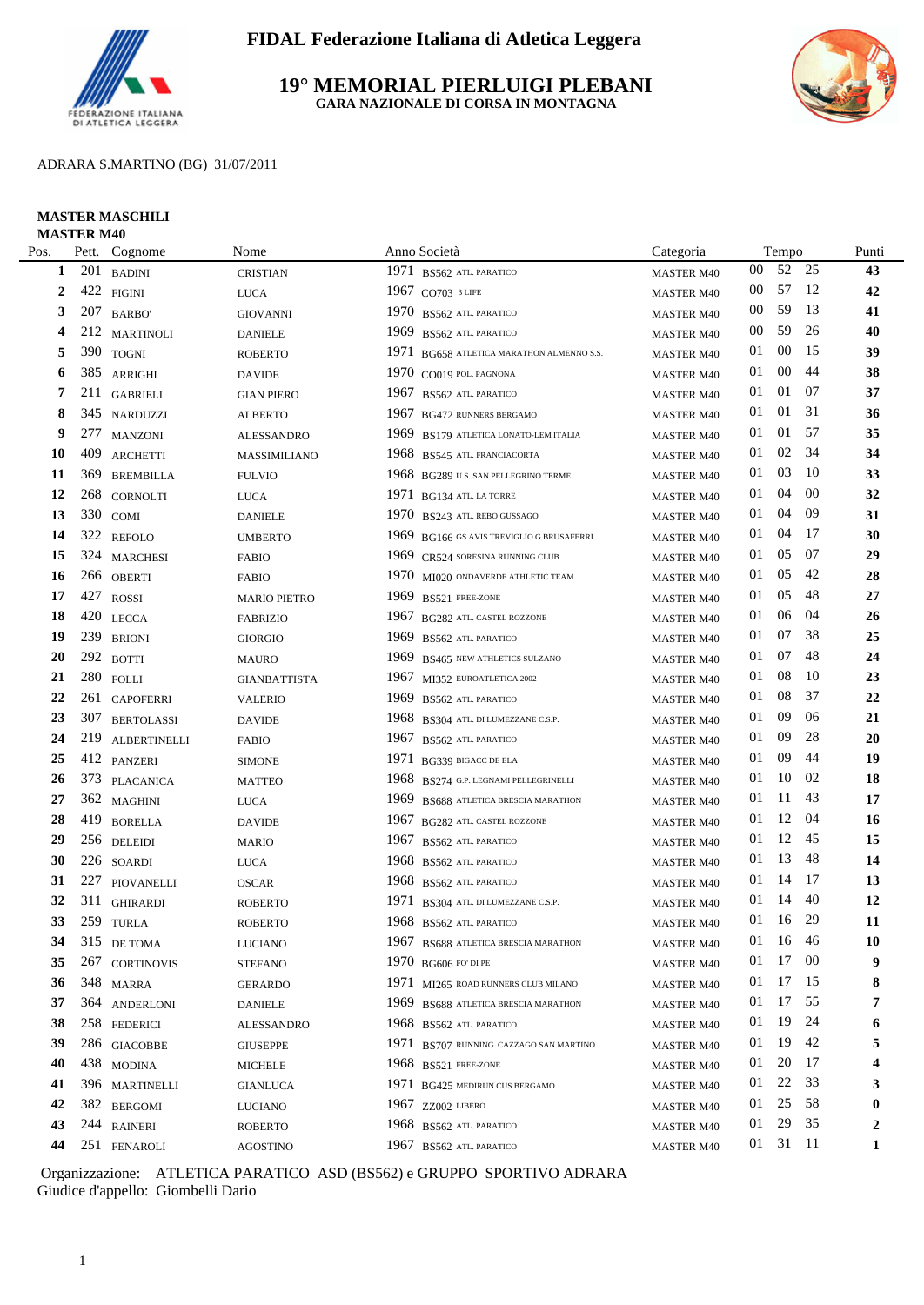

**19° MEMORIAL PIERLUIGI PLEBANI GARA NAZIONALE DI CORSA IN MONTAGNA**



ADRARA S.MARTINO (BG) 31/07/2011

### **MASTER MASCHILI MASTER M45**

| Pos.                     |     | Pett. Cognome    | Nome                  | Anno Società |                                           | Categoria         | Tempo  |          |        | Punti     |
|--------------------------|-----|------------------|-----------------------|--------------|-------------------------------------------|-------------------|--------|----------|--------|-----------|
| 1                        | 298 | <b>BIGONI</b>    | <b>MICHELE</b>        |              | 1964 BG236 LA RECASTELLO RADICI GROUP     | <b>MASTER M45</b> | 00     | 55 39    |        | 47        |
| 2                        |     | 210 FACCHINI     | <b>MARINO</b>         |              | 1964 BS562 ATL PARATICO                   | <b>MASTER M45</b> | $00\,$ | 59       | 02     | 46        |
| 3                        |     | 367 MAPELLI      | <b>DANIELE</b>        |              | 1962 BG594 CLUB PANTERA ROSA              | <b>MASTER M45</b> | 01     | 01       | 03     | 45        |
| $\overline{\mathcal{L}}$ |     | 312 ZUCCHINI     | <b>ROBERTO</b>        | 1963         | BS688 ATLETICA BRESCIA MARATHON           | <b>MASTER M45</b> | 01     | 01       | -19    | 44        |
| 5                        |     | 349 VITTONI      | PAOLO                 |              | 1966 BS596 ATL CELLATICA                  | <b>MASTER M45</b> | 01     | 02       | $00\,$ | 43        |
| 6                        |     | 305 MURARI       | <b>MAURIZIO</b>       | 1965         | BS304 ATL. DI LUMEZZANE C.S.P.            | <b>MASTER M45</b> | 01     | 02       | 30     | 42        |
| 7                        |     | 365 CAVAGNA      | STEFANO GIACOMO       |              | 1962 BG236 LA RECASTELLO RADICI GROUP     | <b>MASTER M45</b> | 01     | 02       | 43     | 41        |
| 8                        |     | 331 LAVAGNINI    | <b>GIAMBATTISTA</b>   |              | 1963 BS243 ATL. REBO GUSSAGO              | <b>MASTER M45</b> | 01     | 02       | 47     | 40        |
| 9                        |     | 433 TERZI        | <b>GIANCARLO</b>      |              | 1965 BG594 CLUB PANTERA ROSA              | <b>MASTER M45</b> | 01     | 03       | -00    | 39        |
| 10                       |     | 278 RICCA        | PAOLO                 |              | 1964 SO455 MARATHON C.-ALTA QUOTA LIVIGNO | <b>MASTER M45</b> | 01     | 04       | 20     | 38        |
| 11                       |     | 318 CIANFRINI    | <b>MASSIMO</b>        |              | 1964 BG472 RUNNERS BERGAMO                | <b>MASTER M45</b> | 01     | 05       | -41    | 37        |
| 12                       |     | 354 COLLOCA      | <b>FRANCO</b>         |              | 1963 BG146 RUNNING TORRE DE' ROVERI       | <b>MASTER M45</b> | 01     | 05       | -55    | 36        |
| 13                       |     | 392 ROSSI        | <b>GIULIANO</b>       |              | 1962 BG134 ATL. LA TORRE                  | <b>MASTER M45</b> | 01     | 06       | 42     | 35        |
| 14                       |     | 338 DE BERNARDIS | <b>ALESSANDRO</b>     |              | 1963 CR340 G.T.A. CREMA                   | <b>MASTER M45</b> | 01     | 07       | 01     | 34        |
| 15                       |     | 375 TOTTOLI      | <b>LUCA</b>           |              | 1964 BS274 G.P. LEGNAMI PELLEGRINELLI     | <b>MASTER M45</b> | 01     | 07       | -14    | 33        |
| 16                       |     | 257 DOMENIGHINI  | <b>GIOVANNI</b>       |              | 1962 BS562 ATL PARATICO                   | <b>MASTER M45</b> | 01     | 07       | 30     | 32        |
| 17                       |     | 406 GRITTI       | <b>LUIGI</b>          |              | 1964 BG658 ATLETICA MARATHON ALMENNO S.S. | <b>MASTER M45</b> | 01     | 07       | 35     | 31        |
| 18                       |     | 236 PIOVANELLI   | <b>GIANPIETRO</b>     |              | 1964 BS562 ATL PARATICO                   | <b>MASTER M45</b> | 01     | 08       | 03     | 30        |
| 19                       |     | 393 SALVETTI     | <b>GIUSEPPE</b>       |              | 1962 BG282 ATL. CASTEL ROZZONE            | <b>MASTER M45</b> | 01     | 08       | 32     | 29        |
| 20                       |     | 274 CADEI        | <b>GIOVANNI</b>       |              | 1966 BS545 ATL. FRANCIACORTA              | <b>MASTER M45</b> | 01     | 08       | 43     | 28        |
| 21                       |     | 263 ALBERTINELLI | <b>REMO</b>           |              | 1962 BS562 ATL PARATICO                   | <b>MASTER M45</b> | 01     | 09       | 01     | 27        |
| 22                       |     | 428 PALMIRI      | PIERCARLO             |              | 1966 BS688 ATLETICA BRESCIA MARATHON      | <b>MASTER M45</b> | 01     | 09       | 15     | 26        |
| 23                       |     | 230 TENGATTINI   | <b>ROBERTO</b>        | 1962         | BS562 ATL PARATICO                        | <b>MASTER M45</b> | 01     | 09       | 18     | 25        |
| 24                       |     | 374 GHIRARDELLI  | <b>MAURO</b>          |              | 1966 BS274 G.P. LEGNAMI PELLEGRINELLI     | <b>MASTER M45</b> | 01     | 09       | -51    | 24        |
| 25                       |     | 238 BONACQUISTI  | <b>ANGELO</b>         |              | 1966 BS562 ATL PARATICO                   | <b>MASTER M45</b> | 01     | 11       | -11    | 23        |
| 26                       |     | 285 MARINI       | <b>PIETRO</b>         |              | 1962 BS707 RUNNING CAZZAGO SAN MARTINO    | <b>MASTER M45</b> | 01     | 11       | -38    | $22\,$    |
| 27                       |     | 360 FACCHINETTI  | <b>GENESIO</b>        |              | 1964 BG225 ATL. CASAZZA                   | <b>MASTER M45</b> | 01     | 12       | -11    | 21        |
| 28                       |     | 405 DANCELLI     | <b>DAVIDE</b>         |              | 1966 BS688 ATLETICA BRESCIA MARATHON      | <b>MASTER M45</b> | 01     | 12       | - 16   | 20        |
| 29                       |     | 202 TALLARINI    | <b>FRANCESCO</b>      |              | 1963 BS562 ATL. PARATICO                  | <b>MASTER M45</b> | 01     | 12       | 25     | 19        |
| 30                       |     | 273 CADOLI       | <b>ROBERTO</b>        |              | 1966 BS688 ATLETICA BRESCIA MARATHON      | <b>MASTER M45</b> | 01     | 13       | 00     | 18        |
| 31                       |     | 224 FILIPPI      | <b>OLIVO</b>          |              | 1964 BS562 ATL PARATICO                   | <b>MASTER M45</b> | 01     | 13       | -52    | 17        |
| 32                       |     | 429 ALBINI       | <b>DAVIDE GAETANO</b> |              | 1966 BS688 ATLETICA BRESCIA MARATHON      | <b>MASTER M45</b> | 01     | 14       | 02     | 16        |
| 33                       |     | 243 PETENZI      | <b>RENATO</b>         |              | 1964 BS562 ATL. PARATICO                  | <b>MASTER M45</b> | 01     | 14 13    |        | 15        |
| 34                       |     | 418 GEMELLI      | FABRIZIO              |              | 1964 BG282 ATL. CASTEL ROZZONE            | <b>MASTER M45</b> |        | 01 14 26 |        | 14        |
| 35                       |     | 342 UBBIALI      | <b>STEFANO</b>        |              | 1966 CR340 G.T.A. CREMA                   | <b>MASTER M45</b> | 01     | 14       | -55    | 13        |
| 36                       |     | 314 SANNA        | <b>MASSIMO</b>        |              | 1965 BS688 ATLETICA BRESCIA MARATHON      | <b>MASTER M45</b> | 01     | 16       | -47    | 12        |
| 37                       |     | 395 MOSCA        | <b>LORENZO</b>        |              | 1966 BS688 ATLETICA BRESCIA MARATHON      | <b>MASTER M45</b> | 01     | 19       | -16    | 11        |
| 38                       |     | 416 MOSCA        | <b>ALBERTO</b>        |              | 1963 BS688 ATLETICA BRESCIA MARATHON      | <b>MASTER M45</b> | 01     | 20       | 20     | <b>10</b> |
| 39                       |     | 288 LENZA        | <b>UGO</b>            |              | 1964 BS521 FREE-ZONE                      | <b>MASTER M45</b> | 01     | 20       | 27     | 9         |
| 40                       |     | 242 CORVI        | PIERANGELO            |              | 1966 BS562 ATL PARATICO                   | <b>MASTER M45</b> | 01     | 21       | 01     | 8         |
| 41                       |     | 394 VERZA        | <b>ROBERTO</b>        |              | 1966 BG166 GS AVIS TREVIGLIO G.BRUSAFERRI | <b>MASTER M45</b> | 01     | 22       | 40     | 7         |
| 42                       |     | 245 SALIS        | <b>ROBERTO</b>        |              | 1965 BS562 ATL. PARATICO                  | <b>MASTER M45</b> | 01     | 24       | 25     | 6         |
| 43                       |     | 254 GARDANA      | <b>CLAUDIO</b>        |              | 1965 BS562 ATL. PARATICO                  | <b>MASTER M45</b> | 01     | 25       | 34     | 5         |
| 44                       |     | 271 PALOSCHI     | <b>IVANO</b>          |              | 1963 BS688 ATLETICA BRESCIA MARATHON      | MASTER M45        |        | 01 26 20 |        | 4         |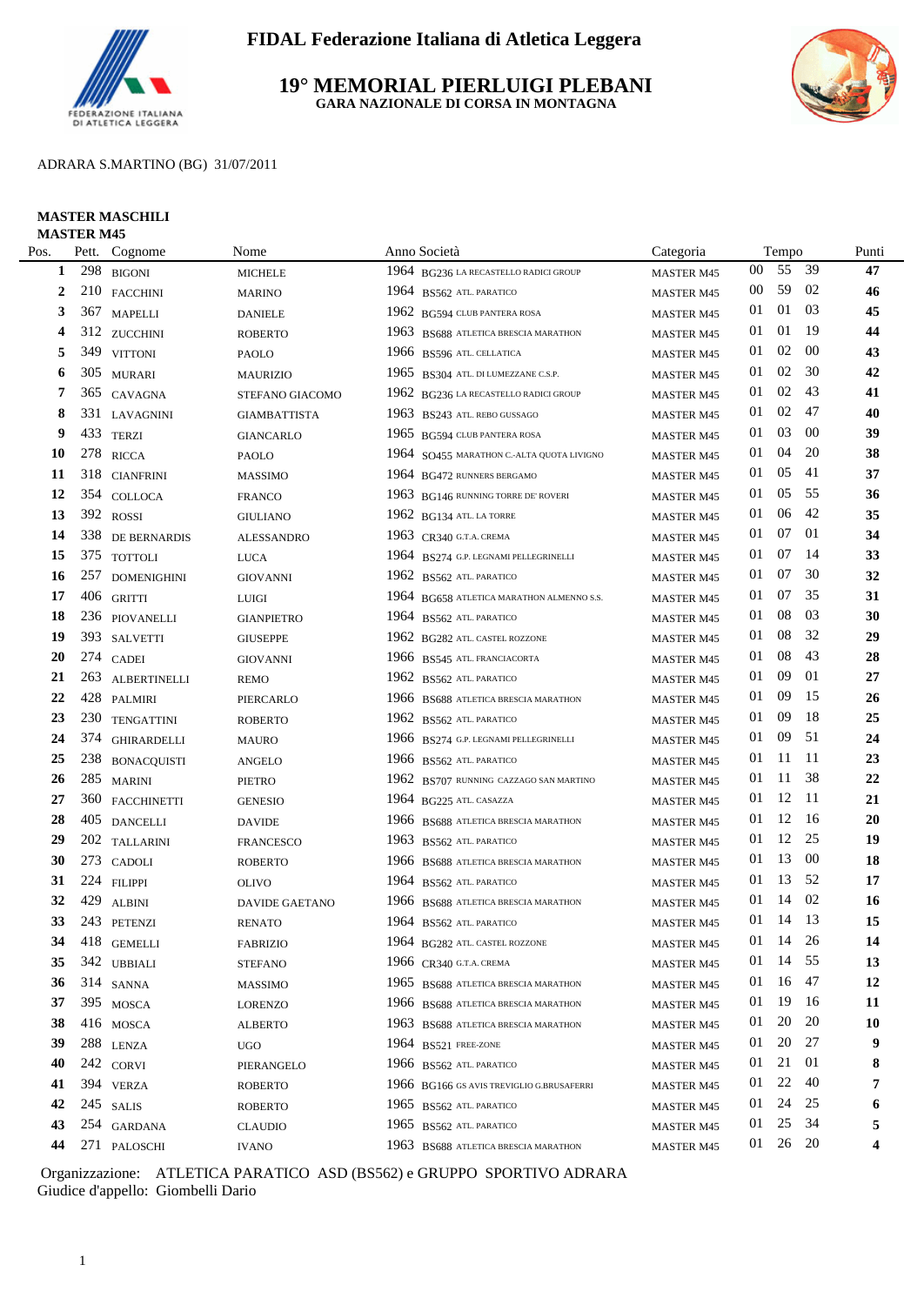

**19° MEMORIAL PIERLUIGI PLEBANI GARA NAZIONALE DI CORSA IN MONTAGNA**



ADRARA S.MARTINO (BG) 31/07/2011

# **MASTER MASCHILI**

## **MASTER M45**

| Pos. | Pett. | Cognome      | Nome            | Anno Società                   |                   | Tempo      |       | Punti |
|------|-------|--------------|-----------------|--------------------------------|-------------------|------------|-------|-------|
| 45   |       | 434 PECI     | GIUSEPPE        | $1963$ BS049 atl. pontoglio 92 | <b>MASTER M45</b> | 01<br>26   |       |       |
| 46   |       | 299 RUFFINI  | <b>RENATO</b>   | 1963 BS243 ATL. REBO GUSSAGO   | <b>MASTER M45</b> | 01         | 27 52 |       |
|      |       | 290 GIORDANO | <b>RICCARDO</b> | 1963 BS521 FREE-ZONE           | <b>MASTER M45</b> | - 39<br>01 | - 56  |       |
|      |       |              |                 |                                |                   |            |       |       |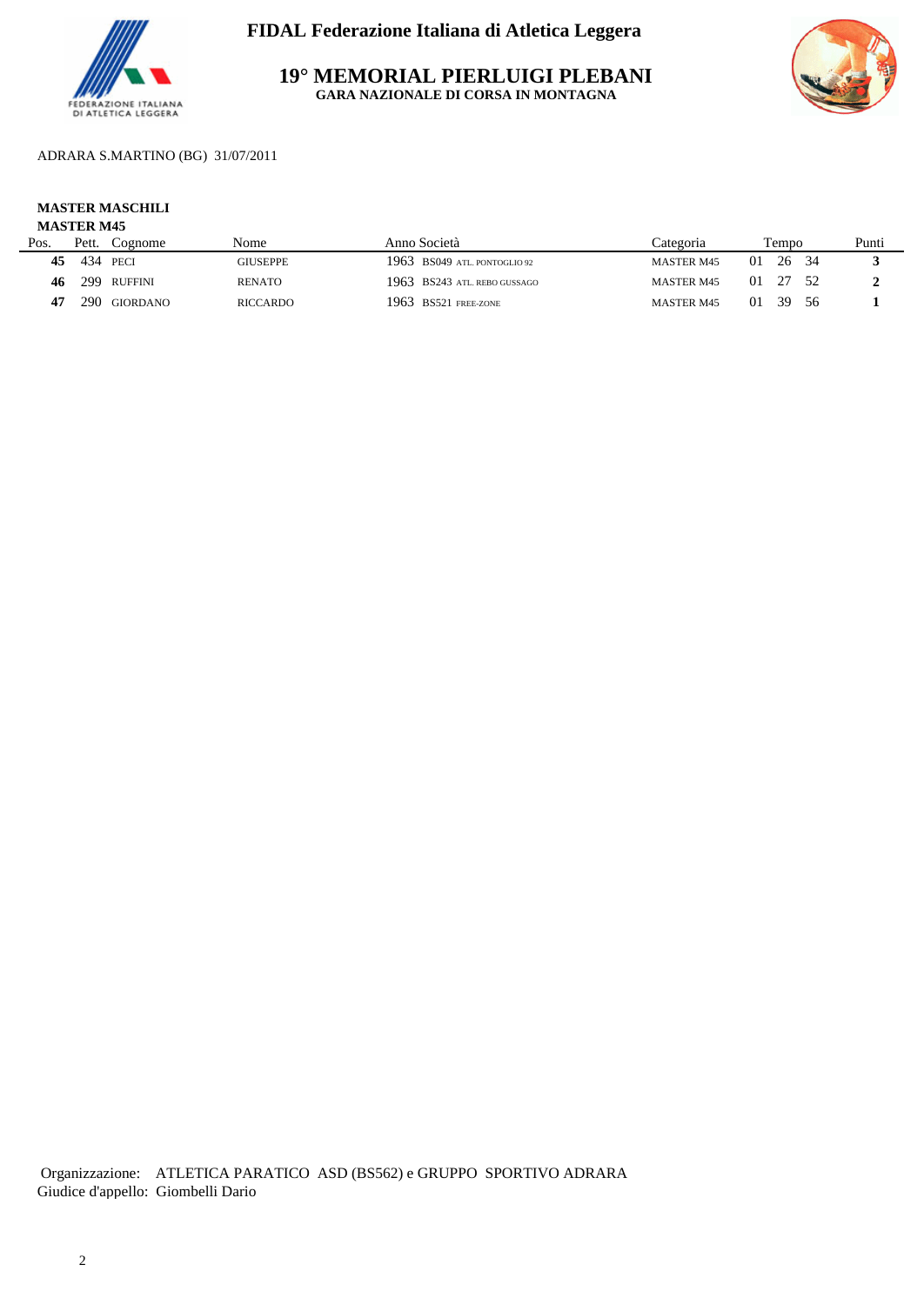

### **19° MEMORIAL PIERLUIGI PLEBANI GARA NAZIONALE DI CORSA IN MONTAGNA**



#### ADRARA S.MARTINO (BG) 31/07/2011

#### **MASTER MASCHILI MASTER M50**

| Pos. |     | Pett. Cognome          | Nome              |      | Anno Società                           | Categoria                |        | Tempo    |     | Punti     |
|------|-----|------------------------|-------------------|------|----------------------------------------|--------------------------|--------|----------|-----|-----------|
| 1    | 381 | <b>FERRARI</b>         | <b>AGOSTINO</b>   | 1957 | BS274 G.P. LEGNAMI PELLEGRINELLI       | <b>MASTER M50</b>        | $00\,$ | 56       | -01 | 52        |
| 2    |     | 370 BOTTARELLI         | <b>GIORGIO</b>    | 1960 | BS355 U. ATL. VALTROMPIA               | <b>MASTER M50</b>        | $00\,$ | 58       | -13 | 51        |
| 3    | 300 | FAGIANI                | <b>GIUSEPPE</b>   | 1957 | BG339 BIGACC DE ELA                    | <b>MASTER M50</b>        | 00     | 58       | 48  | 50        |
| 4    |     | 279 LOCATELLI          | <b>GIOVANNI</b>   |      | 1961 BG472 RUNNERS BERGAMO             | <b>MASTER M50</b>        | $00\,$ | 59       | 36  | 49        |
| 5    |     | 376 TOTIS              | <b>MASSIMO</b>    | 1961 | BS274 G.P. LEGNAMI PELLEGRINELLI       | <b>MASTER M50</b>        | 01     | 01       | 37  | 48        |
| 6    | 281 | <b>GILBERTI</b>        | PIERANGELO        | 1959 | BS707 RUNNING CAZZAGO SAN MARTINO      | <b>MASTER M50</b>        | 01     | 01       | 50  | 47        |
| 7    |     | 384 FINAZZI            | <b>MARCO</b>      | 1959 | ZZ001 ENTE PROMOZIONE                  | <b>MASTER M50</b>        | 01     | 02       | 15  | $\bf{0}$  |
| 8    | 403 | <b>INVERNIZZI</b>      | <b>GIANCARLO</b>  | 1959 | BG658 ATLETICA MARATHON ALMENNO S.S.   | <b>MASTER M50</b>        | 01     | 02       | 53  | 46        |
| 9    |     | 323 CURNIS             | <b>FRANCESCO</b>  |      | 1959 BG036 ATL. SALETTI                | <b>MASTER M50</b>        | 01     | 02       | 57  | 45        |
| 10   |     | 320 PRESTINI           | <b>GIOVANNI</b>   |      | 1960 BG594 CLUB PANTERA ROSA           | <b>MASTER M50</b>        | 01     | 03       | 53  | 44        |
| 11   |     | 334 DOSSELLI           | <b>ANGELO</b>     | 1960 | <b>BS521 FREE-ZONE</b>                 | <b>MASTER M50</b>        | 01     | 04       | 15  | 43        |
| 12   |     | 377 DAMIOLI            | CARLO             | 1961 | BS274 G.P. LEGNAMI PELLEGRINELLI       | <b>MASTER M50</b>        | 01     | 04       | 26  | 42        |
| 13   | 269 | <b>GHISALBERTI</b>     | <b>FABIO</b>      | 1957 | <b>BG472 RUNNERS BERGAMO</b>           | <b>MASTER M50</b>        | 01     | 04       | 37  | 41        |
| 14   | 357 | <b>DAVINI</b>          | PIERANGELO        | 1961 | BG146 RUNNING TORRE DE' ROVERI         | <b>MASTER M50</b>        | 01     | 04       | 45  | 40        |
| 15   | 408 | <b>BATTAGLINI</b>      | <b>ROBERTO</b>    | 1959 | BG511 POL. ATL. VALLE IMAGNA           | <b>MASTER M50</b>        | 01     | 05       | 43  | 39        |
| 16   |     | 333 SANDRINI           | <b>MAURO</b>      | 1960 | BS306 G.P. ALLEGRINI                   | <b>MASTER M50</b>        | 01     | 05       | 53  | 38        |
| 17   | 337 | <b>FUSAR IMPERATOR</b> | PAOLO             |      | 1957 CR340 G.T.A. CREMA                | <b>MASTER M50</b>        | 01     | 07       | 20  | 37        |
| 18   | 204 | <b>SERUGHETTI</b>      | <b>MARCO</b>      | 1960 | BS562 ATL PARATICO                     | <b>MASTER M50</b>        | 01     | 07       | 59  | 36        |
| 19   |     | 222 MANCINI            | <b>GIANLUIGI</b>  | 1960 | BS562 ATL PARATICO                     | <b>MASTER M50</b>        | 01     | 08       | -18 | 35        |
| 20   |     | 332 BODINI             | <b>SERGIO</b>     | 1961 | BS243 ATL. REBO GUSSAGO                | <b>MASTER M50</b>        | 01     | 08       | 40  | 34        |
| 21   |     | 378 ZENDRINI           | <b>VITTORIO</b>   | 1957 | BS274 G.P. LEGNAMI PELLEGRINELLI       | <b>MASTER M50</b>        | 01     | 08       | 55  | 33        |
| 22   |     | 216 CORNA              | ROMANO            | 1959 | BS562 ATL. PARATICO                    | <b>MASTER M50</b>        | 01     | 09       | 23  | 32        |
| 23   |     | 302 PASOTTI            | <b>GIUSEPPE</b>   | 1957 | BS430 G.S. AMICI PODISTI BS            | <b>MASTER M50</b>        | 01     | 10       | 33  | 31        |
| 24   |     | 410 PASSERI            | <b>SERGIO</b>     | 1958 | BS319 ATL. RODENGO SAIANO              | <b>MASTER M50</b>        | 01     | 11       | -09 | 30        |
| 25   |     | 432 ERLI               | <b>FRANCESCO</b>  | 1961 | <b>BS562 ATL. PARATICO</b>             | <b>MASTER M50</b>        | 01     | 11       | -14 | 29        |
| 26   |     | 413 COMI               | OLIMPIO MAURIZIO  |      | 1961 BG339 BIGACC DE ELA               | <b>MASTER M50</b>        | 01     | 11       | 45  | 28        |
| 27   |     | 358 PAGANI             | <b>ANGELO</b>     |      | 1958 BG146 RUNNING TORRE DE' ROVERI    | <b>MASTER M50</b>        | 01     | -11      | 58  | 27        |
| 28   |     | 355 BARBETTA           | <b>MARCO</b>      |      | 1961 BG146 RUNNING TORRE DE' ROVERI    | <b>MASTER M50</b>        | 01     | 12       | 34  | 26        |
| 29   |     | 398 LINETTI            | <b>RUGGERO</b>    |      | 1959 BS304 ATL. DI LUMEZZANE C.S.P.    | <b>MASTER M50</b>        | 01     | 12       | 44  | 25        |
| 30   | 287 | <b>INVERARDI</b>       | <b>SERGIO</b>     | 1961 | BS707 RUNNING CAZZAGO SAN MARTINO      | <b>MASTER M50</b>        | 01     | 13       | 20  | 24        |
| 31   | 301 | <b>BONIZZI</b>         | <b>EDOARDO</b>    | 1959 | BS521 FREE-ZONE                        | <b>MASTER M50</b>        | 01     | 13       | 23  | 23        |
| 32   |     | 388 PLEBANI            | <b>LUCIANO</b>    |      | 1960 BS521 FREE-ZONE                   | <b>MASTER M50</b>        | 01     | 13       | 31  | 22        |
| 33   |     | 326 FLAMMINI           | <b>EMIDIO</b>     |      | 1957 BG283 ATL. CISERANO               | <b>MASTER M50</b>        | 01     | 13       | 33  | 21        |
| 34   |     | 426 PECORI             | <b>GIOVANNI</b>   |      | 1961 BS278 ATL. CARPENEDOLO            | $\rm{MASTER}$ $\rm{M50}$ |        | 01 13 55 |     | 20        |
| 35   |     | 366 PICCITTO           | BRUNO             |      | 1959 BS461 ATL. OGLIESE PALAZZOLO S/O  | <b>MASTER M50</b>        | 01     | 14 11    |     | 19        |
| 36   |     | 218 BERTOLDI           | <b>CLAUDIO</b>    |      | 1959 BS562 ATL PARATICO                | <b>MASTER M50</b>        | 01     | 14       | 15  | 18        |
| 37   |     | 275 CALDARA            | DARIO             |      | 1958 BG594 CLUB PANTERA ROSA           | <b>MASTER M50</b>        | 01     | 14 24    |     | 17        |
| 38   |     | 283 SBARDELLATI        | <b>VALTER</b>     |      | 1959 BS707 RUNNING CAZZAGO SAN MARTINO | <b>MASTER M50</b>        | 01     | 15 13    |     | 16        |
| 39   |     | 356 BELOTTI            | <b>GIUSEPPE</b>   |      | 1957 BG146 RUNNING TORRE DE' ROVERI    | <b>MASTER M50</b>        | 01     | 15 31    |     | 15        |
| 40   | 387 | <b>CHERUBINI</b>       | <b>RAIMONDO</b>   |      | 1961 BS596 ATL CELLATICA               | <b>MASTER M50</b>        | 01     | 17       | 23  | 14        |
| 41   |     | 430 APPUHAMY           | ARADASIWATTA      |      | 1961 BS688 ATLETICA BRESCIA MARATHON   | <b>MASTER M50</b>        | 01     | 17       | 25  | 13        |
| 42   |     | 223 GAVAZZENI          | <b>EZIO CARLO</b> |      | 1960 BS562 ATL. PARATICO               | <b>MASTER M50</b>        | 01     | 21       | 15  | 12        |
| 43   |     | 340 DE BERNARDIS       | <b>GIANPIETRO</b> |      | 1960 CR340 G.T.A. CREMA                | <b>MASTER M50</b>        | 01     | 21       | 51  | <b>11</b> |
| 44   |     | 246 SORA               | <b>CLAUDIO</b>    |      | 1958 BS562 ATL. PARATICO               | <b>MASTER M50</b>        |        | 01 22 21 |     | <b>10</b> |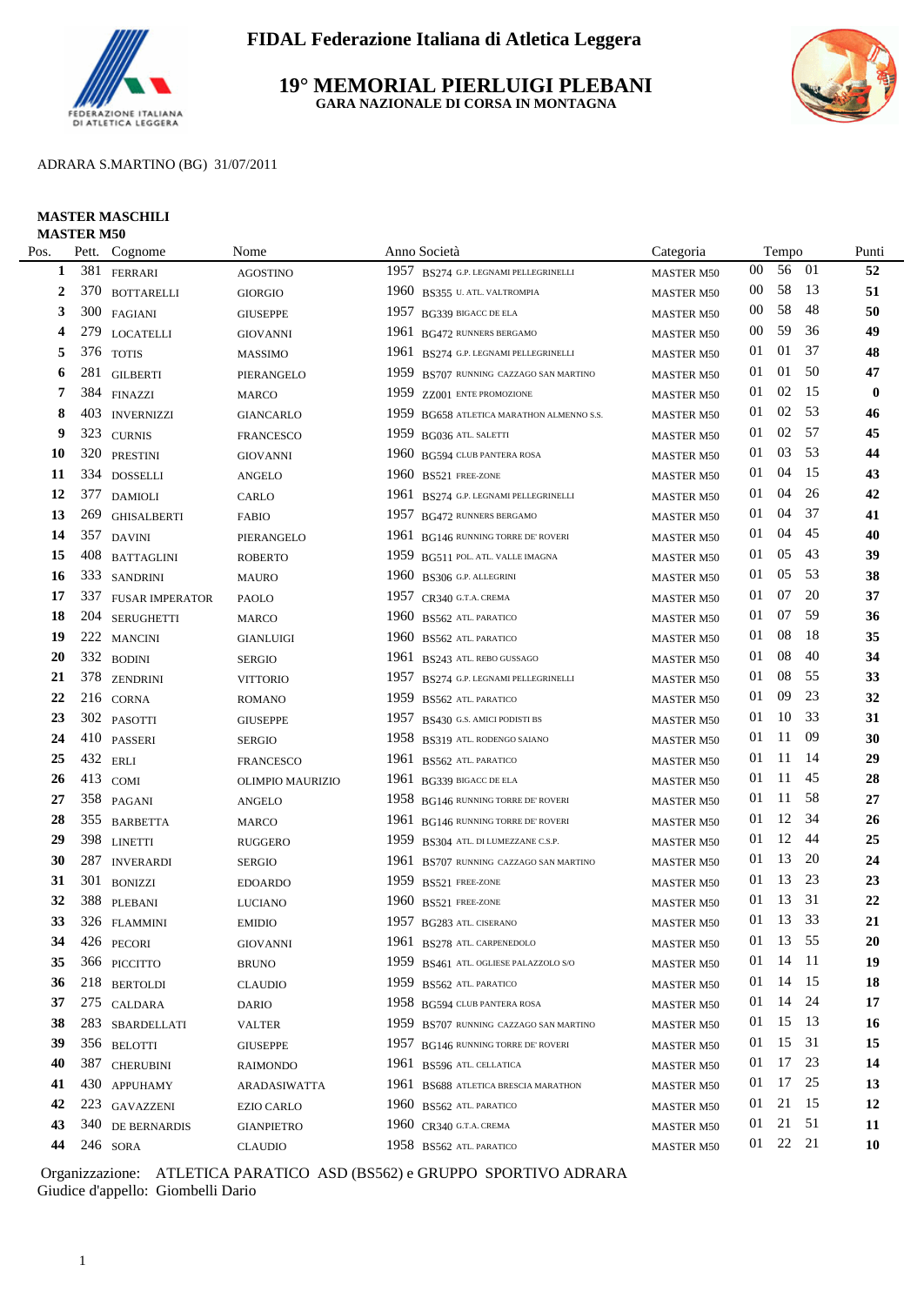

**19° MEMORIAL PIERLUIGI PLEBANI GARA NAZIONALE DI CORSA IN MONTAGNA**



## ADRARA S.MARTINO (BG) 31/07/2011

#### **MASTER MASCHILI MASTER M50**

| Pos. |     | Pett. Cognome     | Nome              | Anno Società                | Categoria         |    | Tempo |      | Punti            |
|------|-----|-------------------|-------------------|-----------------------------|-------------------|----|-------|------|------------------|
| 45   | 327 | <b>NERVI</b>      | <b>LUIGI</b>      | 1957 BG283 ATL CISERANO     | <b>MASTER M50</b> | 01 | 23    | - 09 | 9                |
| 46   | 217 | <b>BELOTTI</b>    | <b>LUCIANO</b>    | 1959 BS562 ATL PARATICO     | <b>MASTER M50</b> | 01 | -24   | - 00 | 8                |
| 47   |     | 241 CORTESE       | <b>GIORGIO</b>    | 1960 BS562 ATL. PARATICO    | <b>MASTER M50</b> | 01 | 24    | -42  | 7                |
| 48   | 215 | PREITI            | <b>DOMENICO</b>   | 1959 BS562 ATL PARATICO     | <b>MASTER M50</b> | 01 | 24    | - 57 | 6                |
| 49   |     | 325 CORNA         | <b>GIANFRANCO</b> | 1957<br>BG283 ATL, CISERANO | <b>MASTER M50</b> | 01 | 25    | -06  | 5                |
| 50   | 205 | <b>TENGATTINI</b> | <b>EZIO</b>       | 1961<br>BS562 ATL PARATICO  | <b>MASTER M50</b> | 01 | 27 35 |      | $\boldsymbol{4}$ |
| 51   |     | 424 SERTORIO      | <b>ELIO MARIO</b> | 1961 BG005 ATL PRESEZZO     | <b>MASTER M50</b> | 01 | 27 51 |      | 3                |
| 52   |     | 250 GANASSI       | <b>GIULIANO</b>   | 1960 BS562 ATL PARATICO     | <b>MASTER M50</b> | 01 | 28    | -28  | 2                |
| 53.  |     | 232 FALCETTI      | <b>MARIO</b>      | 1960 BS562 ATL PARATICO     | <b>MASTER M50</b> | 01 | 30    | - 51 |                  |
|      |     |                   |                   |                             |                   |    |       |      |                  |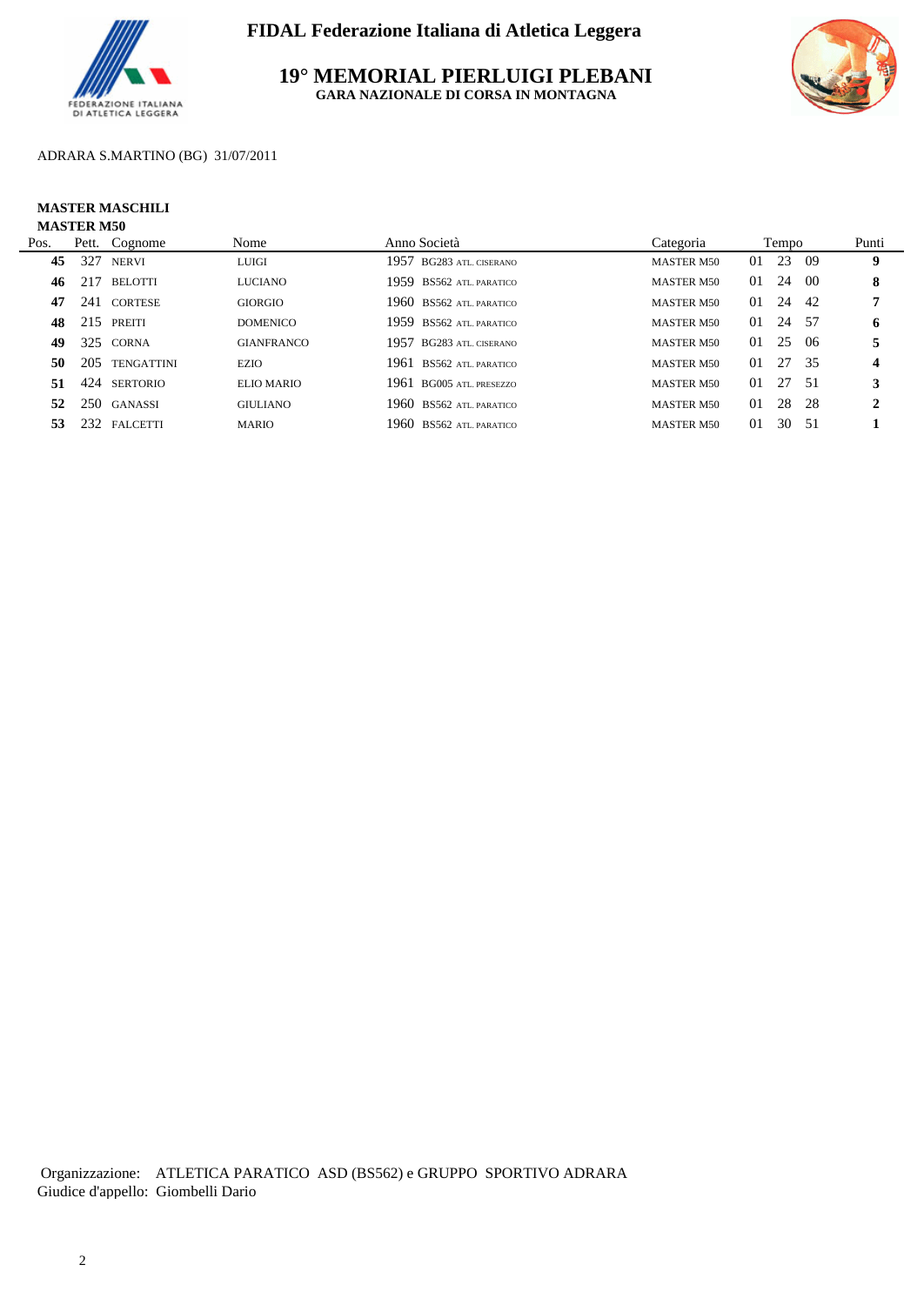

**19° MEMORIAL PIERLUIGI PLEBANI GARA NAZIONALE DI CORSA IN MONTAGNA**



### ADRARA S.MARTINO (BG) 31/07/2011

#### **MASTER MASCHILI MASTER M55**

| Pos.           | Pett.  | Cognome            | Nome              | Anno Società                           | Categoria         |    | Tempo |      | Punti                   |
|----------------|--------|--------------------|-------------------|----------------------------------------|-------------------|----|-------|------|-------------------------|
| 1              | 265    | <b>MANGILI</b>     | <b>FLAVIO</b>     | 1952 BG472 RUNNERS BERGAMO             | <b>MASTER M55</b> | 01 | 01    | 04   | 24                      |
| $\overline{2}$ | 400 RE |                    | <b>ANGELO</b>     | 1952 CO039 POL. LIB. CERNUSCHESE       | <b>MASTER M55</b> | 01 | 02    | 40   | 23                      |
| 3              | 425    | <b>POLINI</b>      | <b>MARIO</b>      | 1955 BS274 G.P. LEGNAMI PELLEGRINELLI  | <b>MASTER M55</b> | 01 | 04    | 41   | 22                      |
| 4              | 200    | <b>BRESCIANI</b>   | <b>GIUSEPPE</b>   | 1953 BS562 ATL PARATICO                | <b>MASTER M55</b> | 01 | 04    | 57   | 21                      |
| 5              | 282    | <b>FREROTTI</b>    | <b>WALTER</b>     | 1955 BS707 RUNNING CAZZAGO SAN MARTINO | <b>MASTER M55</b> | 01 | 05    | 51   | 20                      |
| 6              |        | 272 VECCHI         | <b>VALENTINO</b>  | 1952 BS688 ATLETICA BRESCIA MARATHON   | <b>MASTER M55</b> | 01 | 06    | 58   | 19                      |
| 7              | 203    | <b>BONASSI</b>     | <b>LUCIANO</b>    | 1953<br>BS562 ATL PARATICO             | <b>MASTER M55</b> | 01 | 08    | 26   | 18                      |
| 8              |        | 414 BODINI         | <b>GIANCARLO</b>  | 1954 BS179 ATLETICA LONATO-LEM ITALIA  | <b>MASTER M55</b> | 01 | 09    | 31   | 17                      |
| 9              |        | 321 CAPASSO        | <b>GIOVANNI</b>   | 1954 BG146 RUNNING TORRE DE' ROVERI    | <b>MASTER M55</b> | 01 | 09    | 55   | 16                      |
| 10             |        | 213 NEZOSI         | <b>GIOCONDO</b>   | 1953 BS562 ATL. PARATICO               | <b>MASTER M55</b> | 01 | 10    | 25   | 15                      |
| 11             | 417    | <b>POSSONI</b>     | <b>FRANCO</b>     | 1952 BG282 ATL. CASTEL ROZZONE         | <b>MASTER M55</b> | 01 | 10    | -54  | 14                      |
| 12             |        | 379 CAMOSSI        | <b>ANTONIO</b>    | 1956 BS274 G.P. LEGNAMI PELLEGRINELLI  | <b>MASTER M55</b> | 01 | 13    | 28   | 13                      |
| 13             |        | 235 ZANNI          | <b>GIOVANNI</b>   | 1956 BS562 ATL. PARATICO               | <b>MASTER M55</b> | 01 | 14    | 29   | 12                      |
| 14             | 415    | <b>BARONCHELLI</b> | <b>FERDINANDO</b> | 1953 BS278 ATL. CARPENEDOLO            | <b>MASTER M55</b> | 01 | 14    | 33   | 11                      |
| 15             | 221    | <b>CAMPANA</b>     | <b>GIOVANNI</b>   | 1955 BS562 ATL PARATICO                | <b>MASTER M55</b> | 01 | 15    | 42   | 10                      |
| 16             |        | 341 DE BERNARDIS   | <b>MARCELLO</b>   | 1956 CR340 G.T.A. CREMA                | <b>MASTER M55</b> | 01 | 16    | 07   | 9                       |
| 17             | 397    | <b>INVERARDI</b>   | <b>SEVERINO</b>   | 1952 BS545 ATL. FRANCIACORTA           | <b>MASTER M55</b> | 01 | 16    | 34   | 8                       |
| 18             | 359    | <b>OBERTI</b>      | <b>MAURIZIO</b>   | 1956 BG146 RUNNING TORRE DE' ROVERI    | <b>MASTER M55</b> | 01 | 17    | -19  | 7                       |
| 19             | 380    | <b>BIANCHETTI</b>  | <b>PIERINO</b>    | 1952 BS274 G.P. LEGNAMI PELLEGRINELLI  | <b>MASTER M55</b> | 01 | 17    | 47   | 6                       |
| 20             | 399    | <b>METELLI</b>     | <b>PIETRO</b>     | 1952 BS545 ATL. FRANCIACORTA           | <b>MASTER M55</b> | 01 | 18    | 46   | 5                       |
| 21             | 310    | <b>MONTINI</b>     | <b>ELIO</b>       | 1955 BS304 ATL. DI LUMEZZANE C.S.P.    | <b>MASTER M55</b> | 01 | 22    | 03   | $\overline{\mathbf{4}}$ |
| 22             | 293    | <b>ROSSI</b>       | <b>RAFFAELLO</b>  | 1954 BS465 NEW ATHLETICS SULZANO       | <b>MASTER M55</b> | 01 | 22    | 37   | 3                       |
| 23             | 319    | <b>DINARDO</b>     | <b>ANDREA</b>     | 1952 BG472 RUNNERS BERGAMO             | <b>MASTER M55</b> | 01 | 26    | 05   | $\boldsymbol{2}$        |
| 24             |        | 234 MONDINI        | <b>GIOVANNI</b>   | 1953 BS562 ATL PARATICO                | <b>MASTER M55</b> | 01 | 39    | - 52 | 1                       |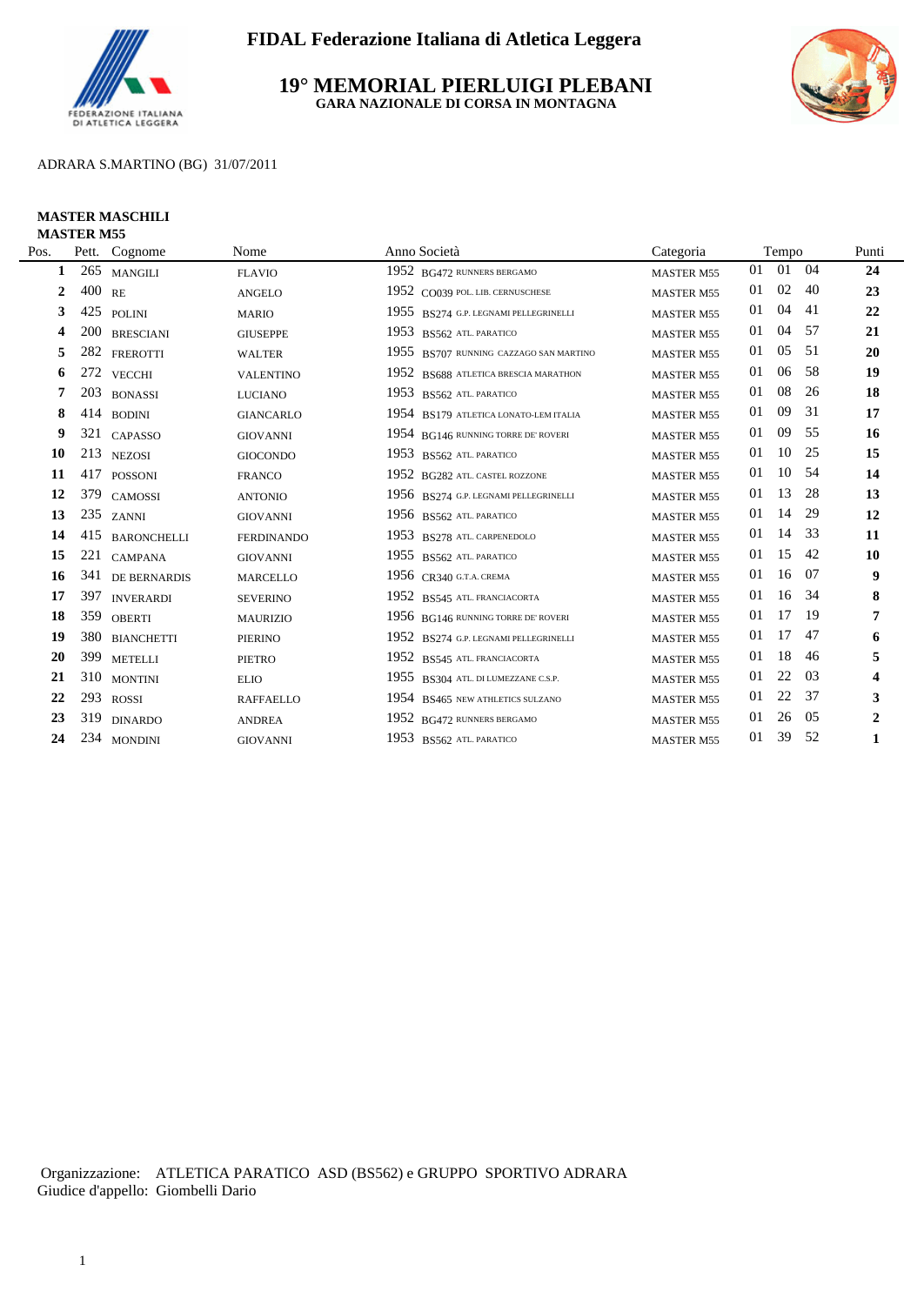

**19° MEMORIAL PIERLUIGI PLEBANI GARA NAZIONALE DI CORSA IN MONTAGNA**



### ADRARA S.MARTINO (BG) 31/07/2011

#### **MASTER MASCHILI MASTER M60**

| Pos. |            | Pett. Cognome    | Nome              | Anno Società                           | Categoria         | Tempo           |       |      | Punti |
|------|------------|------------------|-------------------|----------------------------------------|-------------------|-----------------|-------|------|-------|
|      |            | 128 MORETTI      | <b>ALDO</b>       | 1950 BG236 LA RECASTELLO RADICI GROUP  | <b>MASTER M60</b> | 00              | 38    | - 10 | 10    |
|      | $2 \t 123$ | <b>POMA</b>      | <b>FRANCO</b>     | 1949 BG231 AMATORI LAZZARETTO          | <b>MASTER M60</b> | 00              | 38 42 |      | 9     |
|      |            | 105 DONADONI     | <b>LIVIO</b>      | 1949 BS562 ATL PARATICO                | <b>MASTER M60</b> | 00              | 41 07 |      | 8     |
| 4    | 129        | <b>TERZI</b>     | <b>MARIO</b>      | 1949 BG236 LA RECASTELLO RADICI GROUP  | <b>MASTER M60</b> | $00\,$          | 41 23 |      |       |
|      |            | 5 126 BASSANELLI | <b>RUGGERO</b>    | 1950 BG236 LA RECASTELLO RADICI GROUP  | <b>MASTER M60</b> | 00 <sup>°</sup> | 42 55 |      | 6     |
| 6    | 127        | <b>MERELLI</b>   | <b>GIAN MARIO</b> | 1950 BG236 LA RECASTELLO RADICI GROUP  | <b>MASTER M60</b> | 00 <sup>°</sup> | 43 04 |      | 5     |
|      | 7 111      | <b>VEZZOLI</b>   | <b>GUIDO</b>      | 1948 BS707 RUNNING CAZZAGO SAN MARTINO | <b>MASTER M60</b> | $00\,$          | 46 13 |      |       |
| 8    |            | 102 STAFFONI     | <b>MAFFEO</b>     | 1947 BS562 ATL PARATICO                | <b>MASTER M60</b> | 00 <sup>°</sup> | 47 30 |      |       |
| 9.   |            | 108 LORENZETTI   | <b>ROLANDO</b>    | 1947 BS562 ATL PARATICO                | <b>MASTER M60</b> | $00\,$          | 48    | -09  | 2     |
| 10   |            | 106 CANTAMESSI   | <b>GIORGIO</b>    | 1951 BS562 ATL PARATICO                | <b>MASTER M60</b> | 00              | 48    | - 59 |       |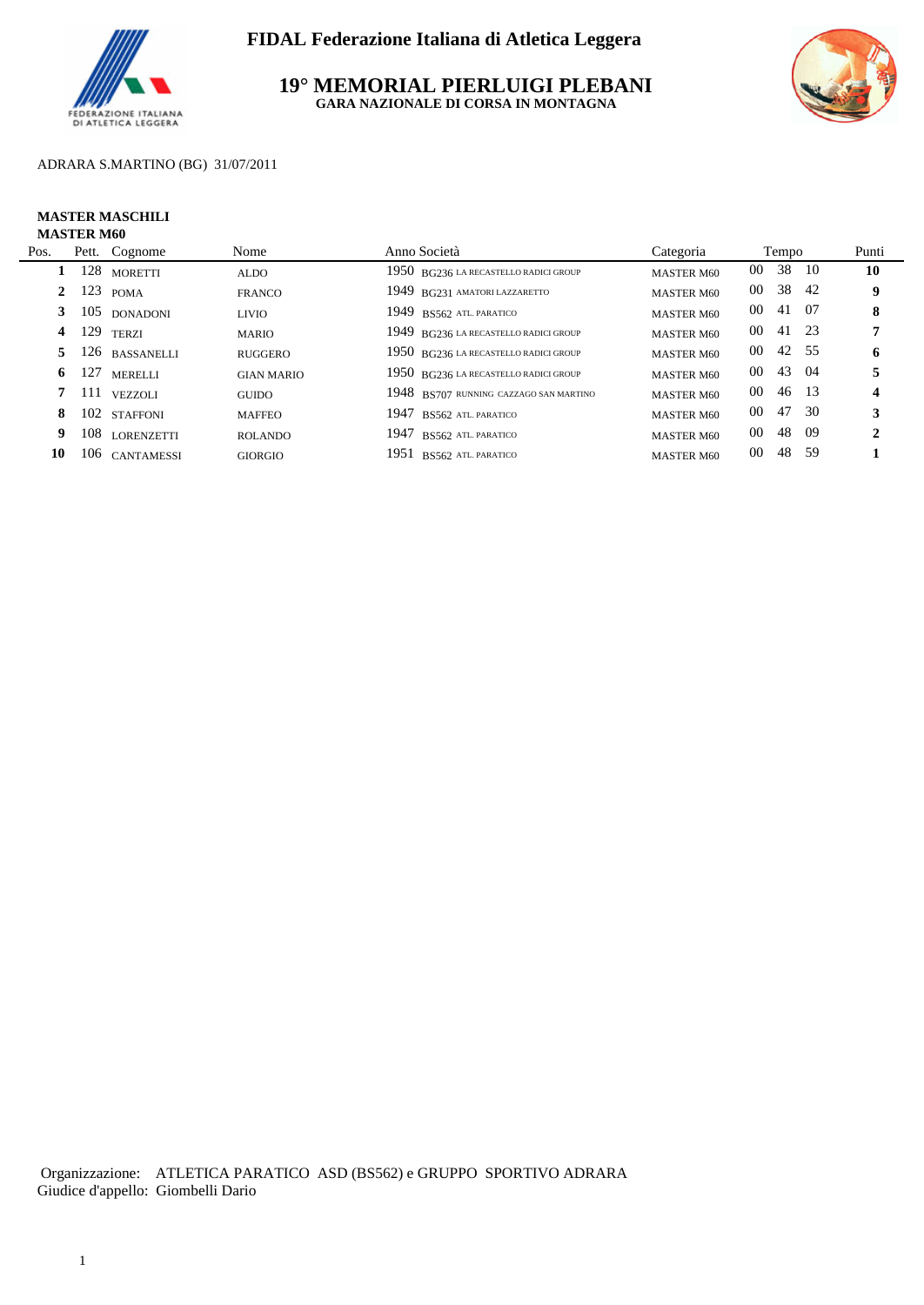

**19° MEMORIAL PIERLUIGI PLEBANI GARA NAZIONALE DI CORSA IN MONTAGNA**



### ADRARA S.MARTINO (BG) 31/07/2011

#### **MASTER MASCHILI MASTER M65**

| Pos. |              | Pett. Cognome     | Nome                 | Anno Società                          | Categoria         |          | Tempo |     | Punti |
|------|--------------|-------------------|----------------------|---------------------------------------|-------------------|----------|-------|-----|-------|
|      |              | 132 COLLEONI      | <b>MARINO</b>        | $1945$ BG134 ATL LA TORRE             | <b>MASTER M65</b> | 00 43 44 |       |     | 9     |
|      | $\mathbf{2}$ | 104 ROMELE        | <b>ADAMO</b>         | 1945 BS562 ATL PARATICO               | <b>MASTER M65</b> | 00 44 33 |       |     | 8     |
|      | 3            | $103$ spanu       | <b>GREGORIO</b>      | 1943 BS562 ATL PARATICO               | <b>MASTER M65</b> | 00 46 24 |       |     |       |
|      | 4            | 134 RAPIZZA       | <b>STEFANO</b>       | 1945 BG282 ATL. CASTEL ROZZONE        | <b>MASTER M65</b> | 00 51    |       | -06 | 6     |
|      |              | 5 131 MAFFIOLETTI | <b>GIULIO ANDREA</b> | $1943$ BG134 ATL. LA TORRE            | <b>MASTER M65</b> | 00 52 14 |       |     |       |
|      | 6            | 101 CAFARELLA     | <b>ANTONINO</b>      | $1946$ BS562 ATL PARATICO             | <b>MASTER M65</b> | 00 52 19 |       |     | 4     |
|      |              | 118 BELTRAMI      | <b>MARIO</b>         | 1943 GE017 GRUPPO CITTA' DI GENOVA    | <b>MASTER M65</b> | 00 53 34 |       |     | 3     |
|      | 117<br>8.    | <b>PEZZOTTI</b>   | FRANCESCO            | $1942$ BG147 ATL VILLONGO             | <b>MASTER M65</b> | 00 54 51 |       |     | 2     |
| 9.   |              | 391 CALABRIA      | <b>LUCIANO</b>       | 1944 BS461 ATL. OGLIESE PALAZZOLO S/O | <b>MASTER M65</b> | 01       | 03 35 |     |       |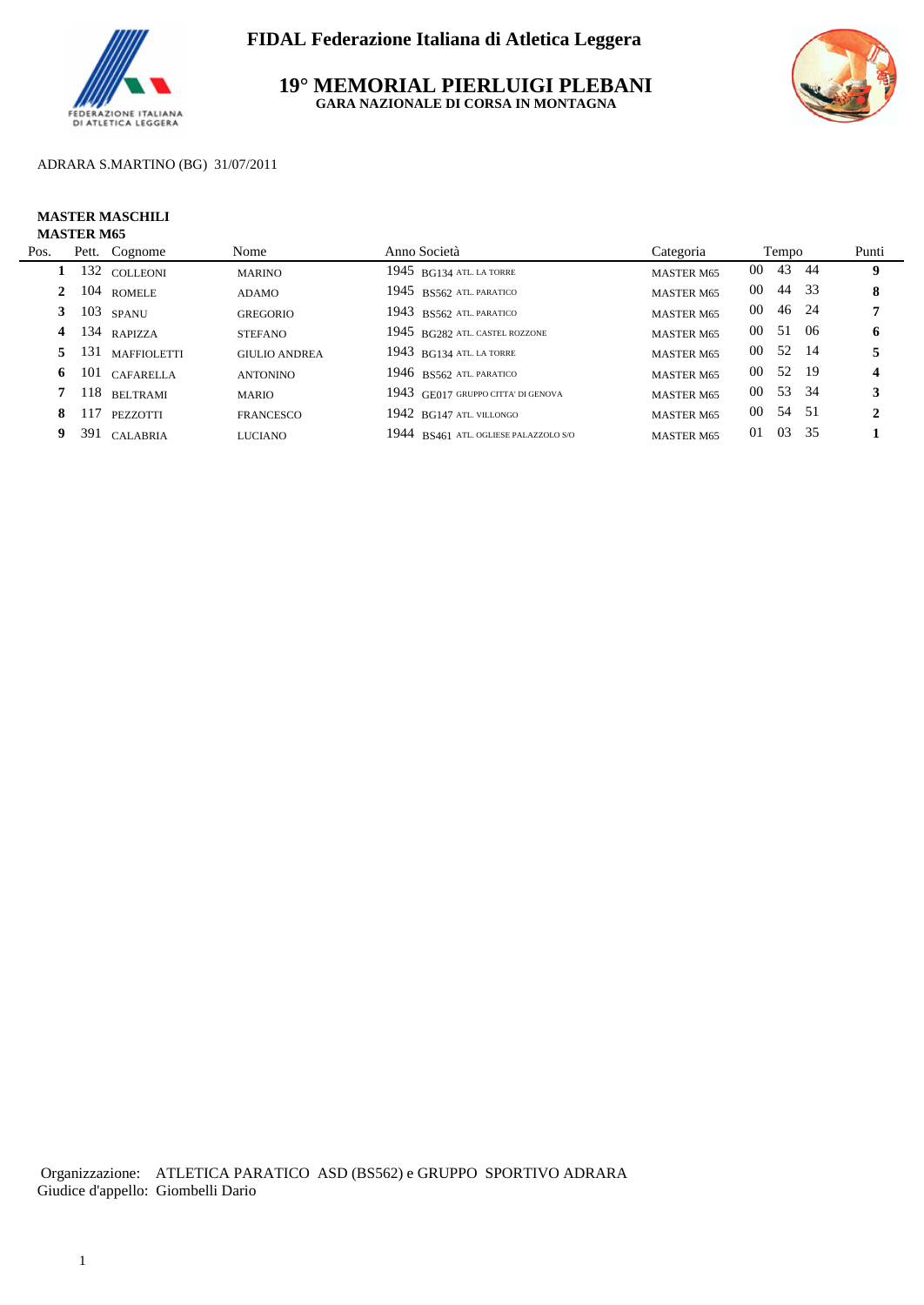

**19° MEMORIAL PIERLUIGI PLEBANI GARA NAZIONALE DI CORSA IN MONTAGNA**



ADRARA S.MARTINO (BG) 31/07/2011

#### **MASTER MASCHILI MASTER M70**

| Pos. | Pett. | Cognome           | Nome                   | Anno Società                 | Categoria         |                 | Tempo |      | Punti |
|------|-------|-------------------|------------------------|------------------------------|-------------------|-----------------|-------|------|-------|
|      | 125   | <b>MOLERI</b>     | <b>GIACOMO</b>         | $1939$ BG300 ATL. TREVIGLIO  | <b>MASTER M70</b> | $00\,$          | 47    | -04  | 6     |
|      | 100   | <b>BERTAZZOLI</b> | <b>VITTORIO</b>        | $1940$ BS562 atl paratico    | <b>MASTER M70</b> | 00              | 48    |      |       |
|      |       | 110 IACOBONI      | <b>OSCAR</b>           | 1937 MI352 EUROATLETICA 2002 | <b>MASTER M70</b> | 00 <sup>1</sup> | 53 16 |      |       |
|      |       | $4$ 116 rodolfi   | <b>ERMETE</b>          | $1938$ BG147 ATL VILLONGO    | <b>MASTER M70</b> | $00\,$          | 56 52 |      |       |
|      |       | 5 114 BARDELLA    | <b>FAUSTINO SERGIO</b> | 1939 BS368 U.S. MALONNO      | <b>MASTER M70</b> | 00              | 58 33 |      |       |
| 6.   |       | $115$ TURRI       | <b>ENRICO CELESTE</b>  | $1939$ BG226 G.S. SEMONTE    | <b>MASTER M70</b> | 0 <sub>1</sub>  | 21    | - 00 |       |
|      |       |                   |                        |                              |                   |                 |       |      |       |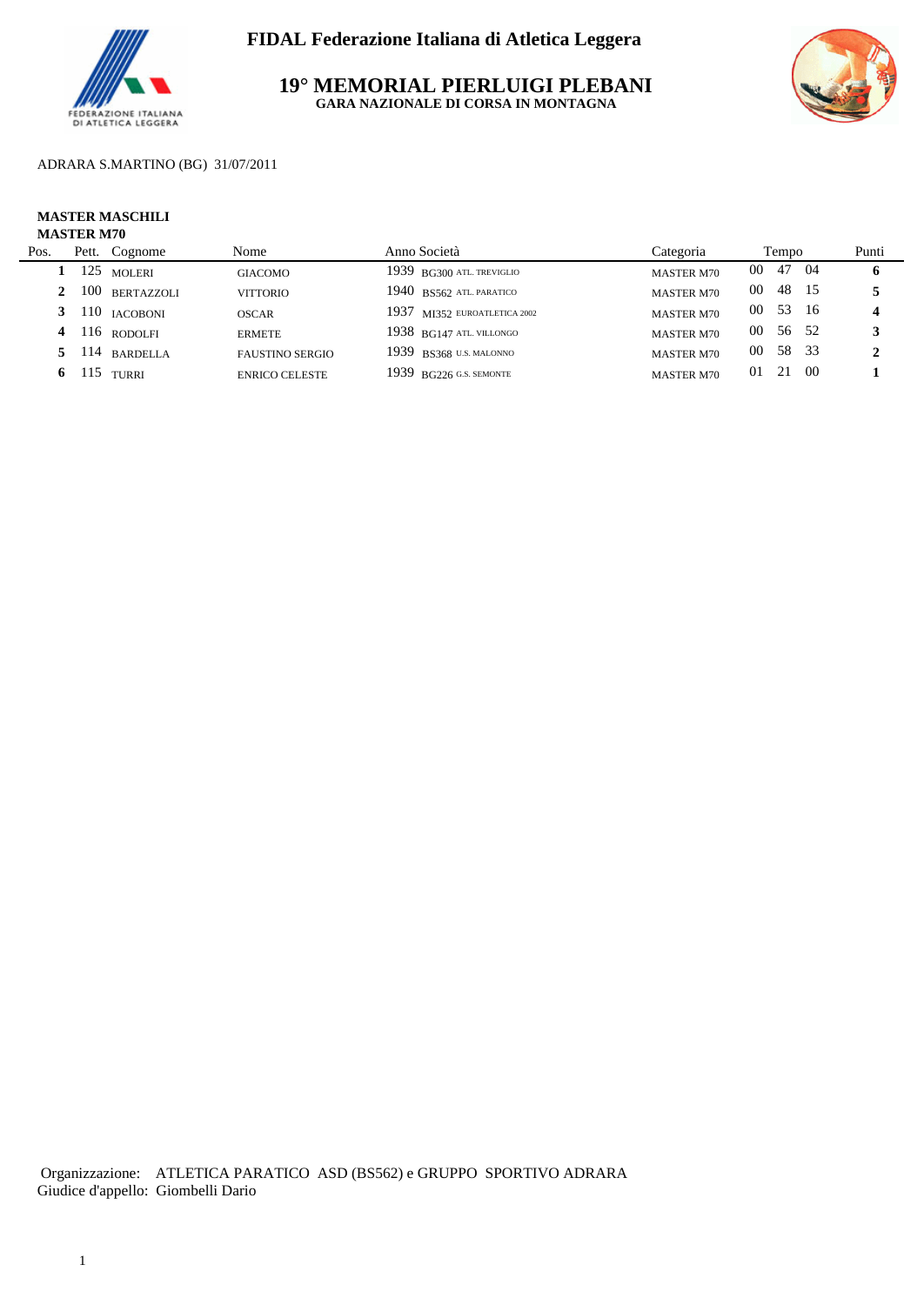

**19° MEMORIAL PIERLUIGI PLEBANI GARA NAZIONALE DI CORSA IN MONTAGNA**



ADRARA S.MARTINO (BG) 31/07/2011

#### **MASTER MASCHILI MASTER M75**

|      | 11110 LEA 111 / J |                  |             |                                         |                   |                  |       |  |  |  |  |
|------|-------------------|------------------|-------------|-----------------------------------------|-------------------|------------------|-------|--|--|--|--|
| Pos. | Pett.             | Cognome          | Nome        | Anno Società                            | `ategoria         | Tempo            | Punti |  |  |  |  |
|      | 130               | <b>ANDREOLLI</b> | <b>REMO</b> | 1936 MI075 ATL. CINISELLO               | <b>MASTER M75</b> | -00<br>46        |       |  |  |  |  |
|      | 124               | <b>GUERINI</b>   | GIOVANNI    | 1933 BG353 POOL SOC.ATL.ALTA VALSERIANA | <b>MASTER M75</b> | -00<br>54<br>-04 |       |  |  |  |  |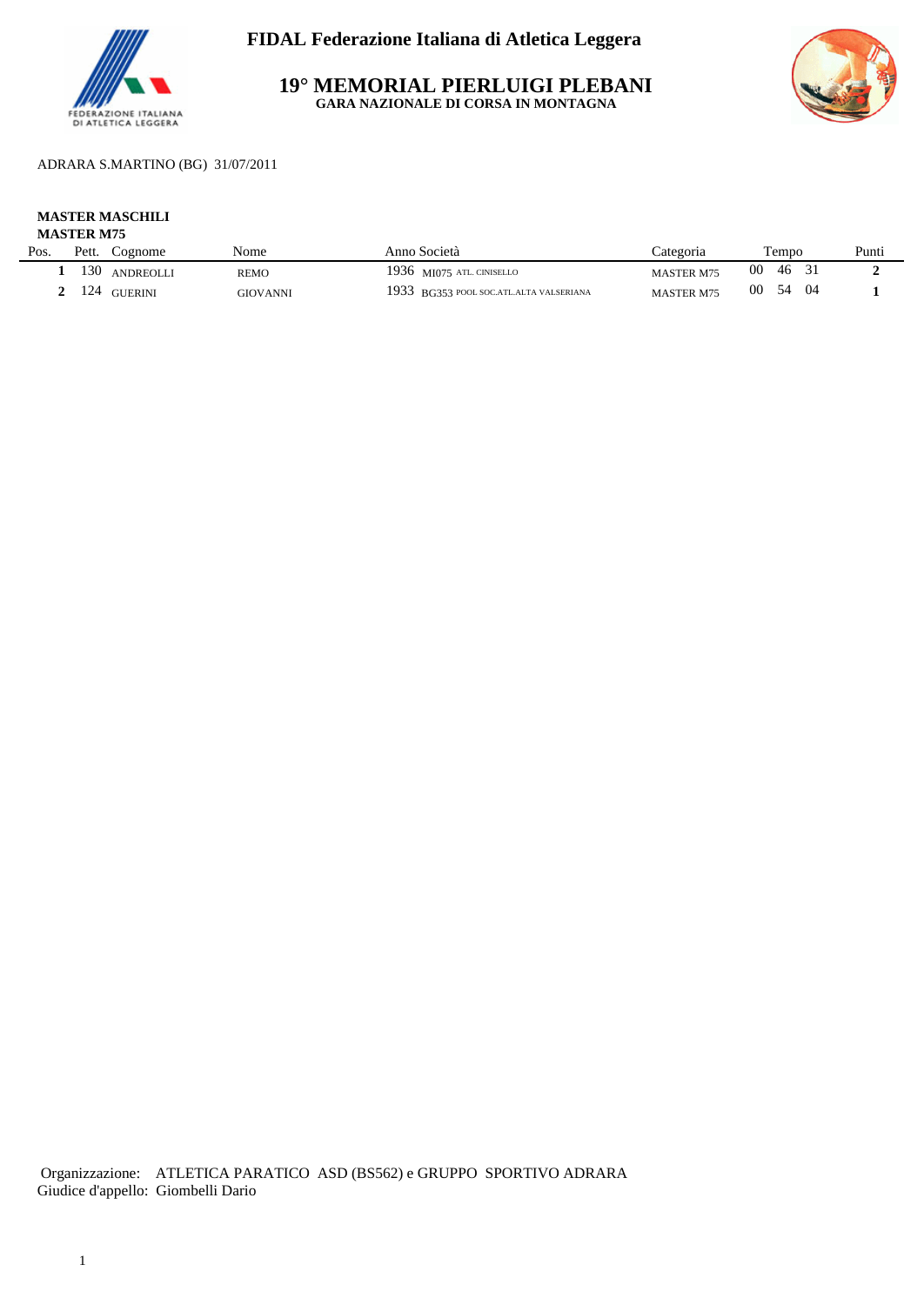

**19° MEMORIAL PIERLUIGI PLEBANI GARA NAZIONALE DI CORSA IN MONTAGNA**



### ADRARA S.MARTINO (BG) 31/07/2011

#### **AMATORI FEMMINILI AMATORI TF**

| Pos. |    | Pett. Cognome     | Nome              | Anno Società                           | Categoria         | Tempo           |       |     | Punti |
|------|----|-------------------|-------------------|----------------------------------------|-------------------|-----------------|-------|-----|-------|
|      |    | 30 VICCARI        | <b>DANIELA</b>    | $1977$ MI352 EUROATLETICA 2002         | <b>AMATORI TF</b> | $00\,$          | 44    | -38 | 9     |
| 2    |    | 19 FRANZINI       | <b>NADIA</b>      | 1979 BS562 ATL PARATICO                | <b>AMATORI TF</b> | 00 45 14        |       |     | 8     |
|      |    | 48 PE'            | <b>GRAZIANA</b>   | 1980 BS465 NEW ATHLETICS SULZANO       | <b>AMATORI TF</b> | 00 45 34        |       |     |       |
| 4    |    | 63 GALLINARI      | <b>VALERIA</b>    | 1983 BG282 ATL. CASTEL ROZZONE         | <b>AMATORI TF</b> | 00 <sup>°</sup> | 46 59 |     | 6     |
|      | 5. | 13 TURELLI        | <b>TIZIANA</b>    | $1978$ BS562 ATL PARATICO              | <b>AMATORI TF</b> | 00 51 21        |       |     |       |
| 6.   | 37 | <b>VERZELETTI</b> | <b>ROSSELLA</b>   | 1980 BS707 RUNNING CAZZAGO SAN MARTINO | <b>AMATORI TF</b> | 00 51 50        |       |     | 4     |
|      |    | <b>BELOMETTI</b>  | <b>MARIANNA</b>   | 1977<br>BS562 ATL PARATICO             | <b>AMATORI TF</b> | 00 52 23        |       |     |       |
| 8    |    | 6 ARU             | <b>ELISABETTA</b> | 1977<br>BS562 ATL PARATICO             | <b>AMATORI TF</b> | 00 59 10        |       |     | 2     |
| 9    |    | 65 CARAMO         | <b>ROSA</b>       | 1982 BS243 ATL. REBO GUSSAGO           | <b>AMATORI TF</b> | 01<br>$\Omega$  |       |     |       |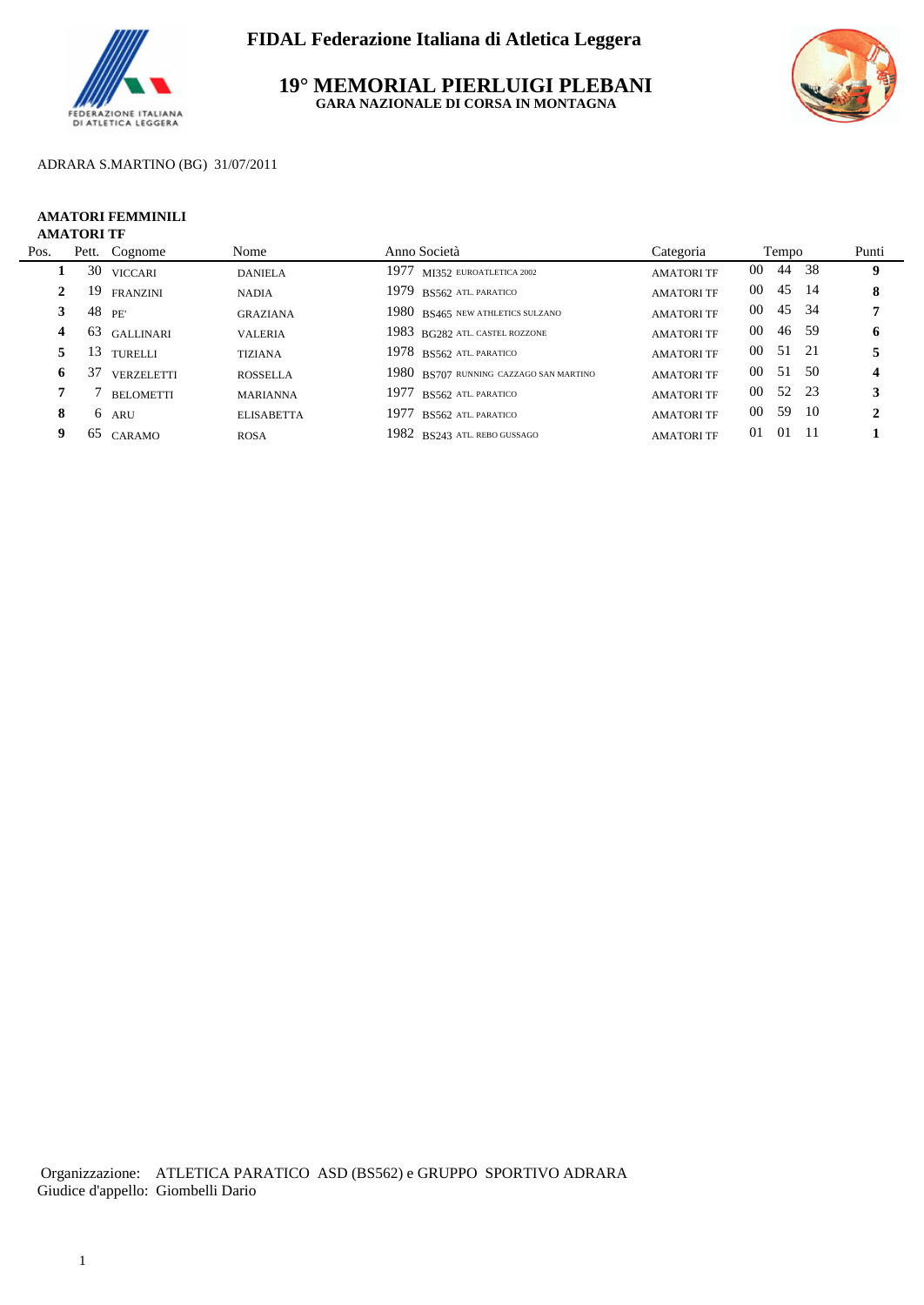

**19° MEMORIAL PIERLUIGI PLEBANI GARA NAZIONALE DI CORSA IN MONTAGNA**



### ADRARA S.MARTINO (BG) 31/07/2011

#### **MASTER FEMMINILI MASTER F35**

| Pos.           |    | Pett. Cognome | Nome                 | Anno Società                              | Categoria         | Tempo                  |      | Punti            |
|----------------|----|---------------|----------------------|-------------------------------------------|-------------------|------------------------|------|------------------|
|                |    | $20$ SALVI    | <b>DORINA</b>        | 1975 BS319 ATL. RODENGO SAIANO            | <b>MASTER F35</b> | 00 39                  | -00  | -11              |
| $\mathbf{2}^-$ |    | 42 BRACCHI    | <b>SONIA</b>         | 1974 BS243 ATL. REBO GUSSAGO              | <b>MASTER F35</b> | 00 42 11               |      | 10               |
|                |    | 60 COSCIA     | <b>FRANCESCA</b>     | 1973 BG658 ATLETICA MARATHON ALMENNO S.S. | <b>MASTER F35</b> | 00 43 18               |      | 9                |
| 4              |    | 31 SPOLDI     | <b>ALESSANDRA</b>    | 1972 $CR603 BIKE & RUN$                   | <b>MASTER F35</b> | 00 44 55               |      | 8                |
| 5.             |    | 28 MARIANI    | <b>DANIELA</b>       | 1975 MI352 EUROATLETICA 2002              | <b>MASTER F35</b> | 00 47 07               |      |                  |
| 6              |    | 29 SAVINI     | <b>MICHELA</b>       | 1975 MI352 EUROATLETICA 2002              | <b>MASTER F35</b> | -49<br>00 <sup>°</sup> | - 47 | 6                |
|                |    | 38 VEZZOLI    | LAURA                | 1976 BS707 RUNNING CAZZAGO SAN MARTINO    | <b>MASTER F35</b> | 00 50 25               |      |                  |
| 8              | 11 | PEDRALI       | <b>GIOVANNA</b>      | 1973 BS562 ATL PARATICO                   | <b>MASTER F35</b> | 00 50 27               |      | $\boldsymbol{4}$ |
| 9              |    | 5 COLOSIO     | <b>CHIARA SERENA</b> | 1974 BS562 ATL PARATICO                   | <b>MASTER F35</b> | 00 55 14               |      | 3                |
| 10             |    | 56 BERTAZZOLI | <b>CINZIA ZELDA</b>  | 1975 BS717 RUNNERS CAPRIOLESE             | <b>MASTER F35</b> | 00 55 33               |      | 2                |
| 11             |    | 26 RIVETTI    | <b>SIMONA</b>        | 1972 BS596 ATL CELLATICA                  | <b>MASTER F35</b> | 57<br>00 <sup>2</sup>  | - 18 |                  |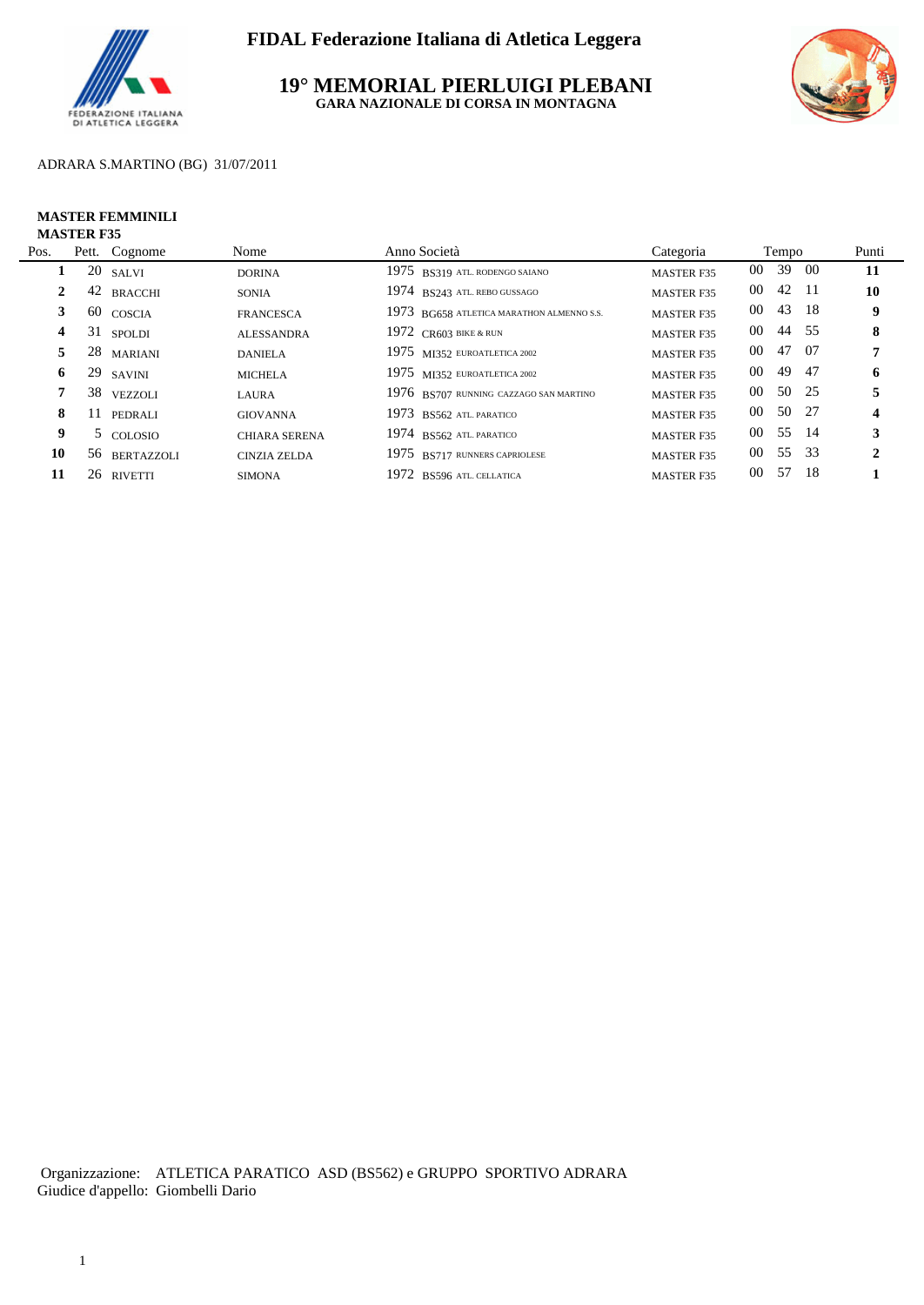

**19° MEMORIAL PIERLUIGI PLEBANI GARA NAZIONALE DI CORSA IN MONTAGNA**



### ADRARA S.MARTINO (BG) 31/07/2011

#### **MASTER FEMMINILI MASTER F40**

| Pos. |    | Pett. Cognome  | Nome               | Anno Società                           | Categoria         | Tempo        |       | Punti        |
|------|----|----------------|--------------------|----------------------------------------|-------------------|--------------|-------|--------------|
|      | 25 | <b>BONASSI</b> | <b>CRISTIANA</b>   | 1969 BS660 ARIENI TEAM                 | <b>MASTER F40</b> | $00\,$       | 39 31 | 9            |
| 2    | 43 | <b>FESTA</b>   | <b>EMANUELA</b>    | 1967 BS243 ATL. REBO GUSSAGO           | <b>MASTER F40</b> | $00\,$       | 41 53 | 8            |
|      |    | 18 NYAMUHOKYA  | <b>JOYCE PETER</b> | $1970$ BS562 ATL PARATICO              | <b>MASTER F40</b> | 00           | 42 53 |              |
| 4    |    | 36 APOLONE     | <b>ELENA</b>       | 1969 BS707 RUNNING CAZZAGO SAN MARTINO | <b>MASTER F40</b> | $00\,$       | 45 03 | 6            |
|      |    | 8 LINETTI      | <b>MILENA</b>      | 1969 BS562 ATL PARATICO                | <b>MASTER F40</b> | $00\,$<br>48 | - 41  |              |
| 6    |    | 52 CALDARA     | <b>MARIA</b>       | 1970 BS274 G.P. LEGNAMI PELLEGRINELLI  | <b>MASTER F40</b> | $00\,$<br>49 | - 26  | 4            |
|      | 17 | <b>GELMI</b>   | <b>VALENTINA</b>   | 1969 BS562 ATL PARATICO                | <b>MASTER F40</b> | $00\,$       | 50 15 | 3            |
| 8    |    | 47 FONTANA     | <b>MARCELLA</b>    | 1968 BS465 NEW ATHLETICS SULZANO       | <b>MASTER F40</b> | $00\,$       | 51 43 | $\mathbf{2}$ |
| 9    |    | $24$ ZIANI     | <b>MORGANA</b>     | 1971 MI116 G.S.A. BRUGHERIO            | <b>MASTER F40</b> | 58<br>$00\,$ | - 34  |              |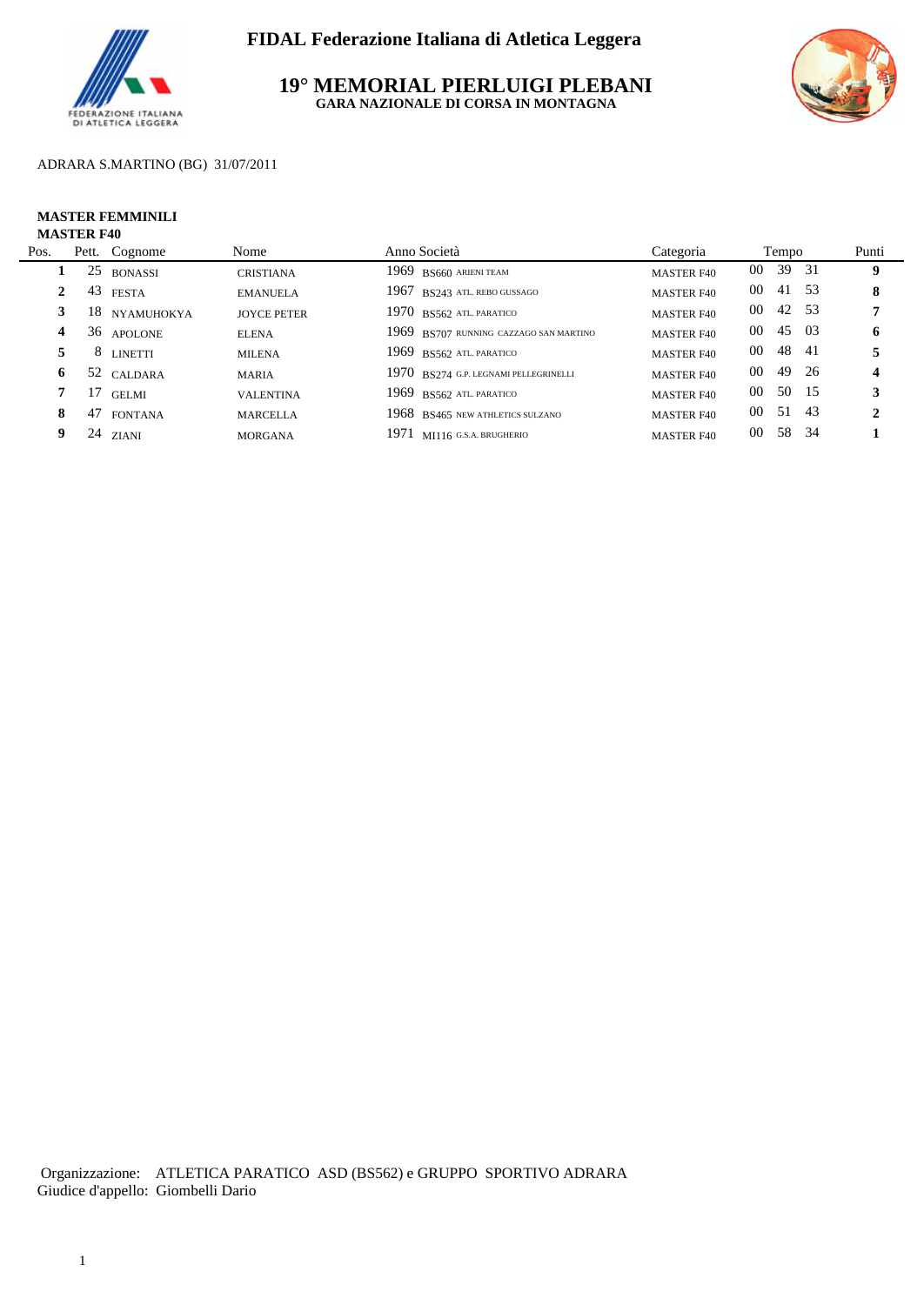

**19° MEMORIAL PIERLUIGI PLEBANI GARA NAZIONALE DI CORSA IN MONTAGNA**



### ADRARA S.MARTINO (BG) 31/07/2011

#### **MASTER FEMMINILI MASTER F45**

| Pos. |    | Pett. Cognome    | Nome            | Anno Società                              | Categoria         |        | Tempo |       | Punti            |
|------|----|------------------|-----------------|-------------------------------------------|-------------------|--------|-------|-------|------------------|
|      | 41 | <b>SALA</b>      | PIERANGELA      | 1964 BS243 ATL. REBO GUSSAGO              | <b>MASTER F45</b> | $00\,$ | 45 07 |       | 8                |
|      |    | 14 MILESI        | <b>GIULIANA</b> | 1966 BS562 ATL PARATICO                   | <b>MASTER F45</b> | $00\,$ |       | 48 26 |                  |
|      |    | 58 GREGIS        | <b>NELLA</b>    | 1963 BG134 ATL LA TORRE                   | <b>MASTER F45</b> | $00\,$ | 48 51 |       | 6                |
| 4    |    | 34 MAFFEIS       | <b>CINZIA</b>   | 1966 BG135 G. ALPINISTICO VERTOVESE       | <b>MASTER F45</b> | $00\,$ | 49 52 |       |                  |
|      | 27 | <b>SEGHEZZI</b>  | <b>MONICA</b>   | 1964 BG353 POOL SOCATLALTA VALSERIANA     | <b>MASTER F45</b> | $00\,$ | 50 04 |       | $\boldsymbol{4}$ |
| 6    | 12 | SBARDELLATI      | <b>MANUELA</b>  | 1966 BS562 ATL PARATICO                   | <b>MASTER F45</b> | $00\,$ | 50 13 |       | 3                |
|      | 53 | <b>RIGAMONTI</b> | LINA            | 1965 BS274 G.P. LEGNAMI PELLEGRINELLI     | <b>MASTER F45</b> | $00\,$ | 54 57 |       | 2                |
| 8    |    | 62 MORINO        | <b>ORNELLA</b>  | 1964 BG166 GS AVIS TREVIGLIO G.BRUSAFERRI | <b>MASTER F45</b> | $00\,$ | 58 54 |       |                  |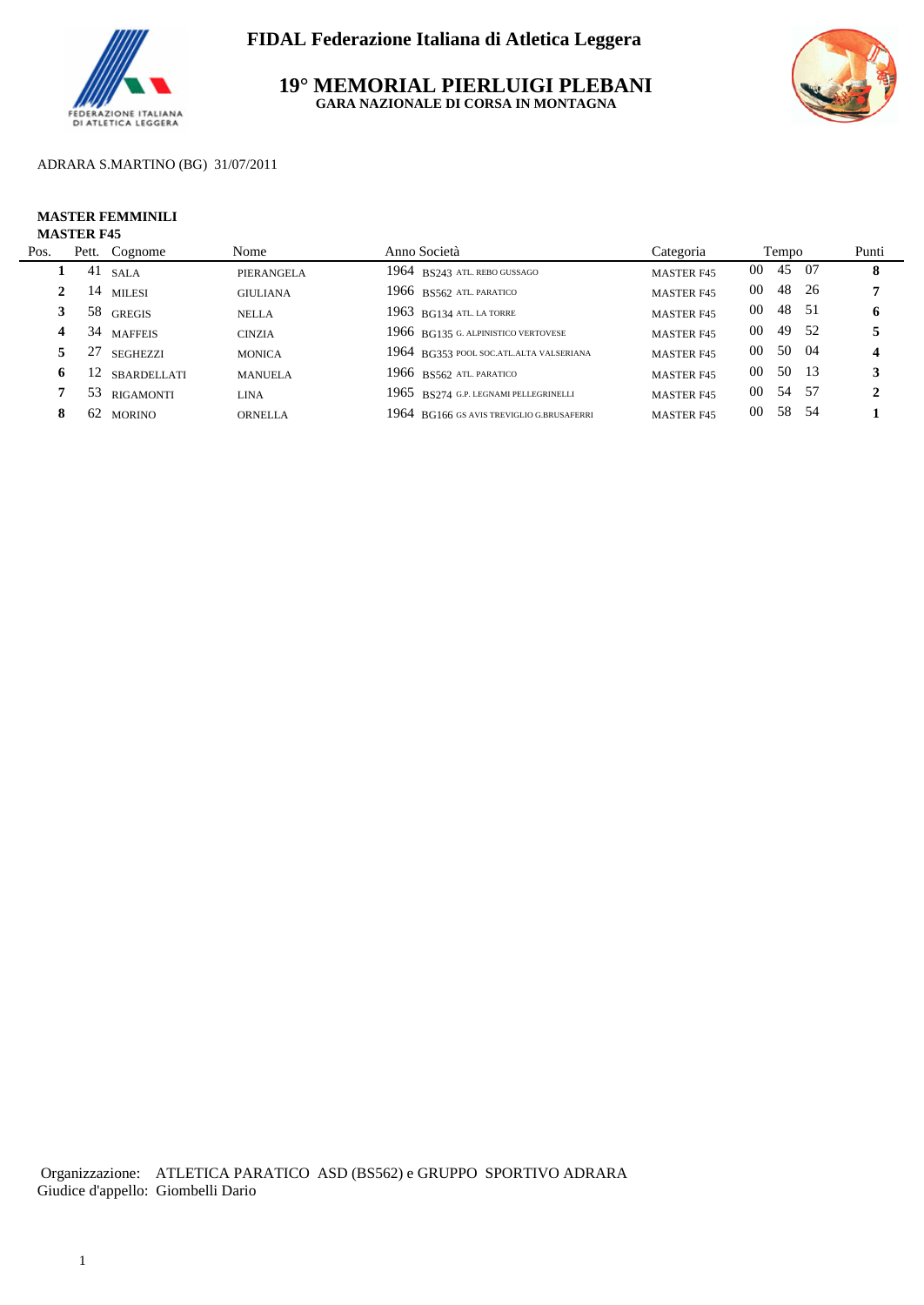

**19° MEMORIAL PIERLUIGI PLEBANI GARA NAZIONALE DI CORSA IN MONTAGNA**



## ADRARA S.MARTINO (BG) 31/07/2011

# **MASTER FEMMINILI**

## **MASTER F50**

| Pos. | Pett. | Cognome          | Nome            | Anno Società                   | Categoria         | Tempo      |       | Punti |
|------|-------|------------------|-----------------|--------------------------------|-------------------|------------|-------|-------|
|      | 32    | <b>LORENZONI</b> | <b>MARIA</b>    | 1957 RA094 ATLETICA 85 FAENZA  | <b>MASTER F50</b> | 00<br>42   | - 42  |       |
|      | 59    | <b>BONAITI</b>   | <b>SILVANA</b>  | 1958 BG223 ATL. VALLE BREMBANA | <b>MASTER F50</b> | -00        | 50 33 |       |
|      |       | <b>LUMINA</b>    | <b>FEDERICA</b> | 1959 BS562 ATL PARATICO        | <b>MASTER F50</b> | - 05<br>01 |       |       |
|      |       |                  |                 |                                |                   |            |       |       |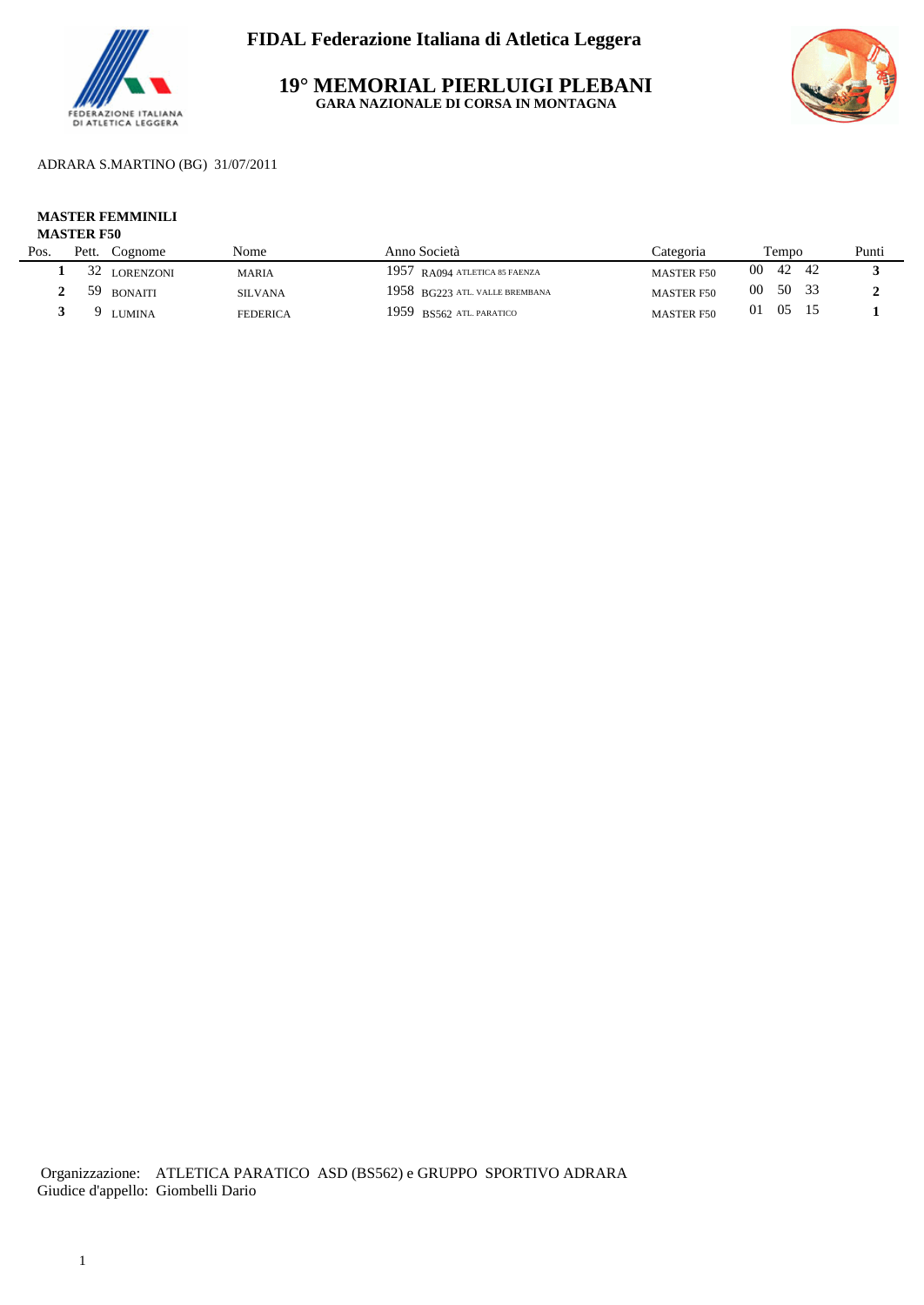

**19° MEMORIAL PIERLUIGI PLEBANI GARA NAZIONALE DI CORSA IN MONTAGNA**



## ADRARA S.MARTINO (BG) 31/07/2011

## **MASTER FEMMINILI**

| Pos. | Pett. | Cognome           | Nome              | Anno Società                              | ategoria          | empo | Punti |
|------|-------|-------------------|-------------------|-------------------------------------------|-------------------|------|-------|
|      |       | DISETT            | <b>DOMENICA</b>   | 1956 BS562 ATL. PARATICO                  | <b>MASTER F55</b> | 00   |       |
|      | 01    | <b>PECCHENINI</b> | <b>GIUSEPPINA</b> | 1956 BG166 GS AVIS TREVIGLIO G.BRUSAFERRI | <b>MASTER F55</b> | 00   |       |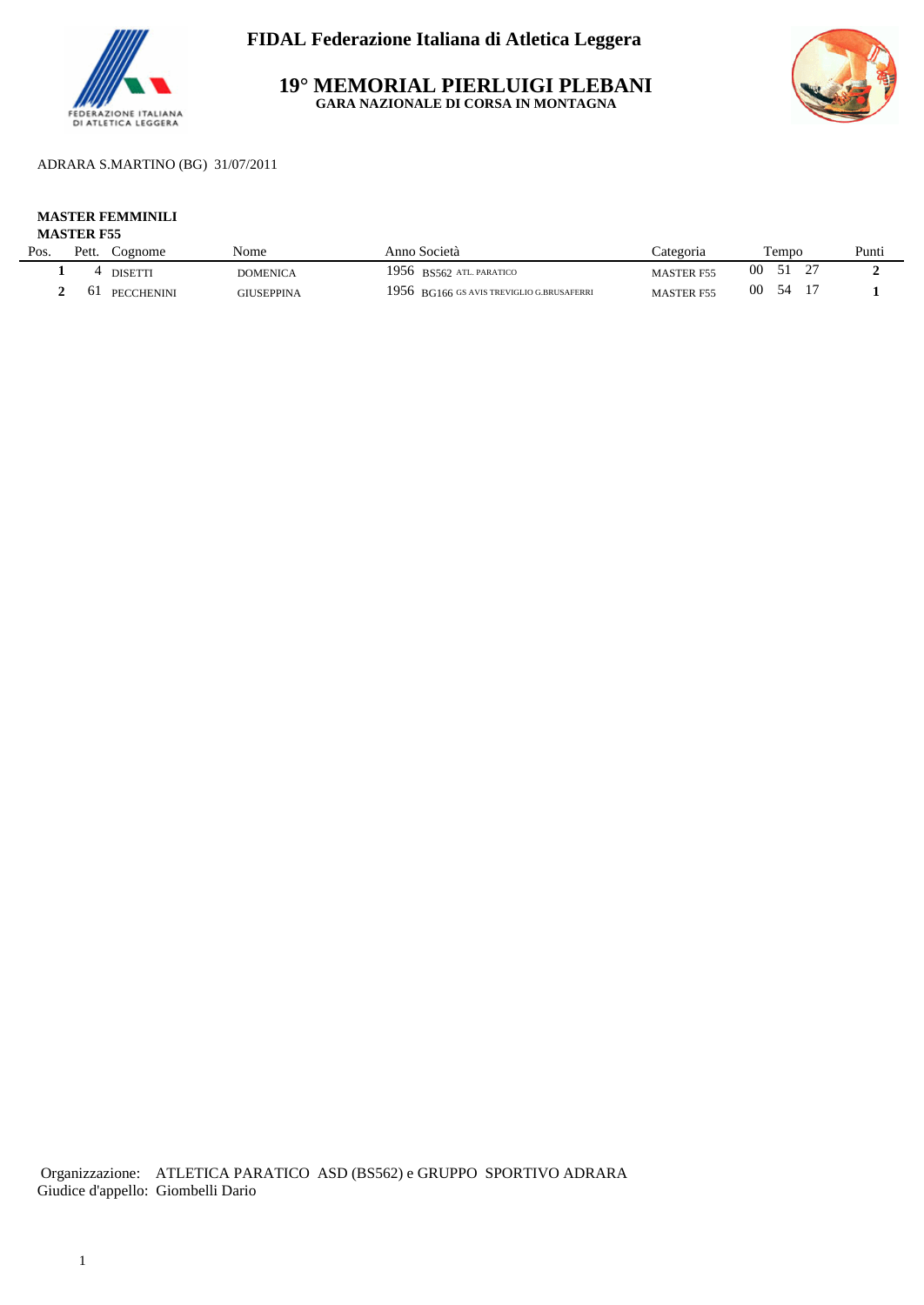

**19° MEMORIAL PIERLUIGI PLEBANI GARA NAZIONALE DI CORSA IN MONTAGNA**



ADRARA S.MARTINO (BG) 31/07/2011

# **MASTER FEMMINILI**

## **MASTER F60**

| Pos. | Pett. | Cognome       | Nome             | Anno Società                        | Categoria         |                 | Tempo |      | Punti |
|------|-------|---------------|------------------|-------------------------------------|-------------------|-----------------|-------|------|-------|
|      | 57    | VEZZOLI       | <b>ENRICA</b>    | 1950 BS545 ATL FRANCIACORTA         | <b>MASTER F60</b> | 00              | 51    |      |       |
|      |       | 22 BOTTARELLI | <b>VALENTINA</b> | 1948 BS304 ATL. DI LUMEZZANE C.S.P. | <b>MASTER F60</b> | $00\,$          | 51    |      |       |
|      |       | 10 PERGER     | <b>ROSA</b>      | $1951$ BS562 ATL PARATICO           | <b>MASTER F60</b> | 00              | 52 01 |      |       |
|      |       | 33 FALAPPI    | <b>PAOLA</b>     | 1951 BS521 FREE-ZONE                | <b>MASTER F60</b> | 00 <sup>°</sup> | 56    | - 40 |       |
|      |       |               |                  |                                     |                   |                 |       |      |       |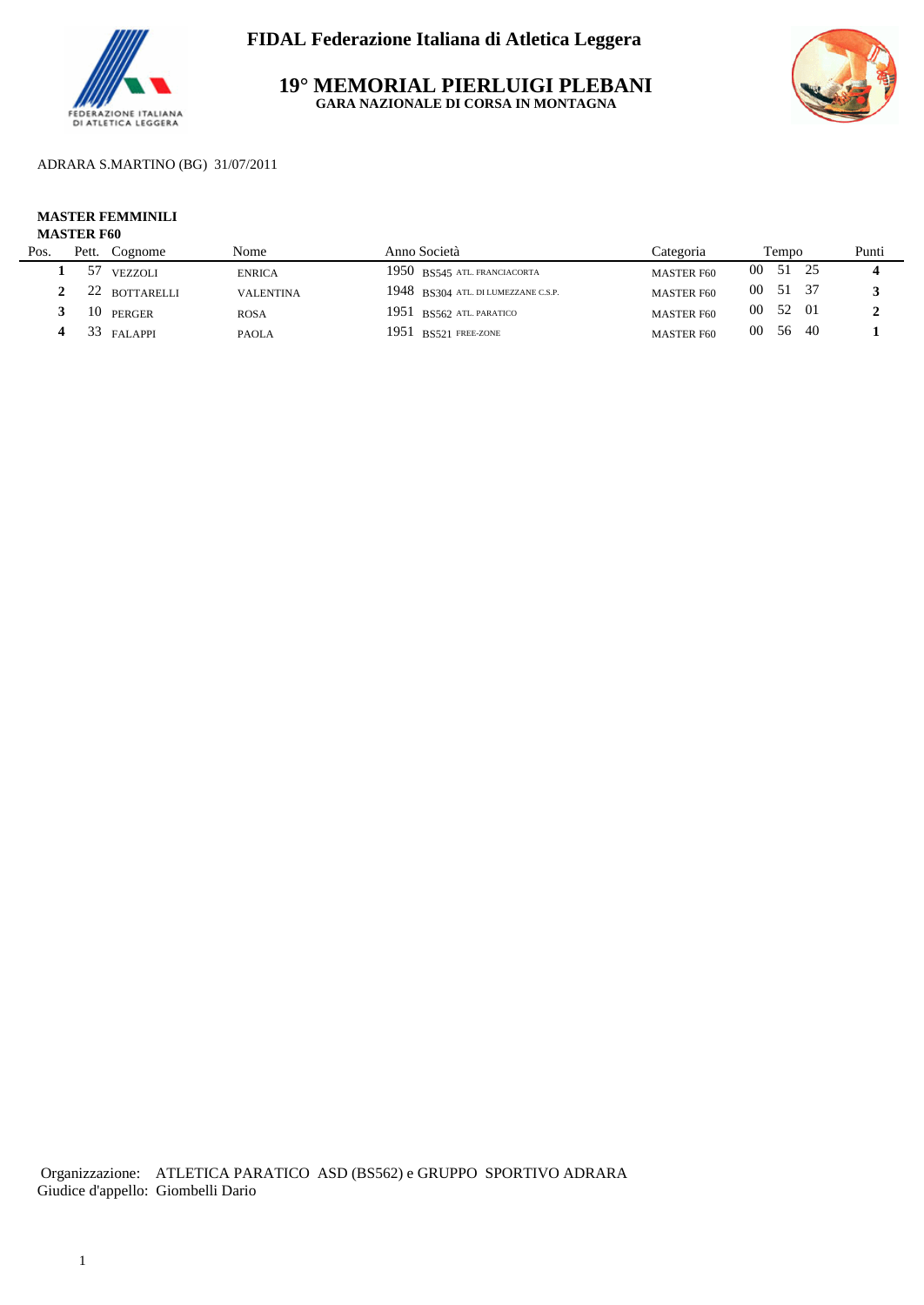

**19° MEMORIAL PIERLUIGI PLEBANI GARA NAZIONALE DI CORSA IN MONTAGNA**



ADRARA S.MARTINO (BG) 31/07/2011

#### **MASTER FEMMINILI MASTER F65**

| <b>WASTER F05</b> |                 |                    |                |                                       |                           |                             |                       |
|-------------------|-----------------|--------------------|----------------|---------------------------------------|---------------------------|-----------------------------|-----------------------|
| Pos.              | $P_{\text{et}}$ | cognome            | - -<br>Nome    | Anno<br>Società                       | Categoria                 | m<br>empo                   | <sub>n</sub><br>Punti |
|                   |                 | <b>BARB</b><br>. . | <b>EUGENIA</b> | 1946<br>ATL. PARATICO<br><b>BS562</b> | MAS1.<br>$\sim$<br>:R F65 | 0 <sub>1</sub><br>00<br>(1) |                       |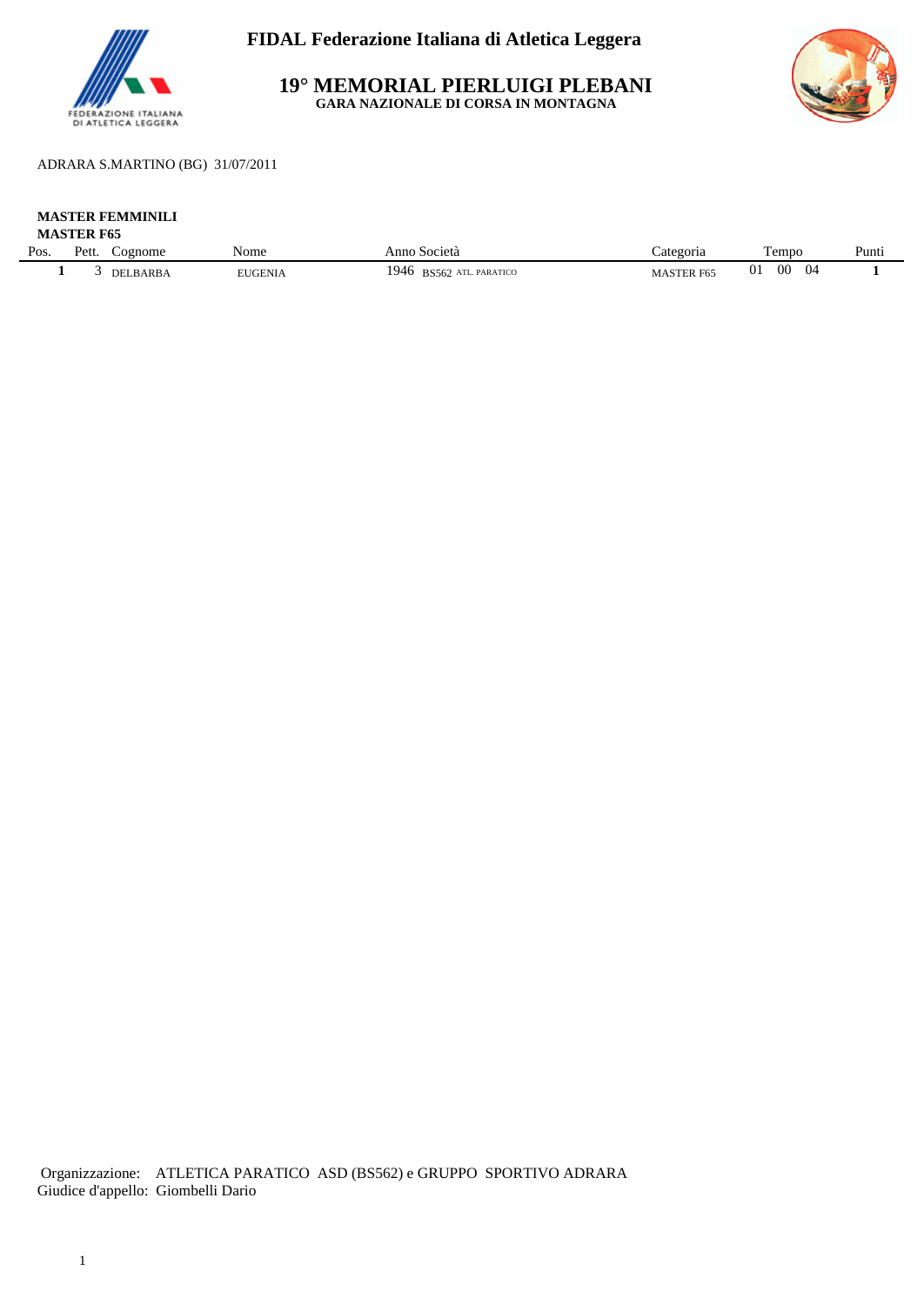

## **19° MEMORIAL PIERLUIGI PLEBANI GARA NAZIONALE DI CORSA IN MONTAGNA**



### ADRARA S.MARTINO (BG) 31/07/2011

| CLASSIFICA PER SOCIETA' AMATORI-MASTER MASCHILI |             |                                       |           |                |            |                |  |  |  |
|-------------------------------------------------|-------------|---------------------------------------|-----------|----------------|------------|----------------|--|--|--|
| Pos.                                            | Cod società | Descrizione                           | Prov      | Reg            | Punteggio  | Nr atleti      |  |  |  |
|                                                 | 1 BS562     | ATL. PARATICO                         | <b>BS</b> | LO             | 1115       | 73             |  |  |  |
|                                                 | 2 BS274     | G.P. LEGNAMI PELLEGRINELLI            | <b>BS</b> | LO             | 313        | 12             |  |  |  |
|                                                 | 3 BS688     | ATLETICA BRESCIA MARATHON             | <b>BS</b> | LO.            | 250        | 16             |  |  |  |
|                                                 | 4 BG472     | RUNNERS BERGAMO                       | <b>BG</b> | LO             | 237        | 9              |  |  |  |
|                                                 | 5 BS521     | <b>FREE-ZONE</b>                      | <b>BS</b> | LO             | 197        | 10             |  |  |  |
|                                                 | 6 BG146     | RUNNING TORRE DE' ROVERI              | <b>BG</b> | LO             | <b>190</b> | 9              |  |  |  |
|                                                 | 7 BS304     | ATL. DI LUMEZZANE C.S.P.              | <b>BS</b> | LO             | 174        | 10             |  |  |  |
|                                                 | 8 BS707     | RUNNING CAZZAGO SAN MARTINO           | <b>BS</b> | LO             | 158        | 8              |  |  |  |
|                                                 | 9 BG658     | ATLETICA MARATHON ALMENNO S.S.        | <b>BG</b> | LO             | 150        | 5              |  |  |  |
|                                                 | 10 BG594    | <b>CLUB PANTERA ROSA</b>              | <b>BG</b> | LO             | 145        | 4              |  |  |  |
|                                                 | 11 BS243    | ATL. REBO GUSSAGO                     | <b>BS</b> | LO             | 125        | 5              |  |  |  |
|                                                 | 12 BG236    | LA RECASTELLO RADICI GROUP            | <b>BG</b> | LO             | 116        | 6              |  |  |  |
|                                                 | 13 CR340    | G.T.A. CREMA                          | CR        | LO             | 111        | 6              |  |  |  |
|                                                 | 14 BG282    | ATL. CASTEL ROZZONE                   | <b>BG</b> | LO             | 105        | 6              |  |  |  |
|                                                 | 15 BG339    | <b>BIGACC DE ELA</b>                  | <b>BG</b> | LO             | 97         | 3              |  |  |  |
|                                                 | 16 BG134    | ATL. LA TORRE                         | <b>BG</b> | LO             | 81         | 4              |  |  |  |
|                                                 | 17 BS465    | NEW ATHLETICS SULZANO                 | <b>BS</b> | LO             | 81         | 5              |  |  |  |
|                                                 | 18 BS545    | ATL. FRANCIACORTA                     | <b>BS</b> | LO             | 75         | 4              |  |  |  |
|                                                 | 19 CO703    | 3 LIFE                                | CO        | LO             | 64         | 2              |  |  |  |
|                                                 | 20 BS596    | ATL. CELLATICA                        | <b>BS</b> | LO             | 57         | $\overline{2}$ |  |  |  |
|                                                 | 21 MI352    | <b>EUROATLETICA 2002</b>              | MI        | LO             | 56         | 4              |  |  |  |
|                                                 | 22 BS179    | ATLETICA LONATO-LEM ITALIA            | <b>BS</b> | LO             | 52         | 2              |  |  |  |
|                                                 | 23 BS355    | U. ATL. VALTROMPIA                    | <b>BS</b> | LO             | 51         | 1              |  |  |  |
|                                                 | 24 BG036    | ATL. SALETTI                          | <b>BG</b> | LO             | 45         | 1              |  |  |  |
|                                                 | 25 BG511    | POL. ATL. VALLE IMAGNA                | <b>BG</b> | LO             | 39         | 1              |  |  |  |
|                                                 | 26 BS306    | G.P. ALLEGRINI                        | <b>BS</b> | LO             | 38         | 1              |  |  |  |
|                                                 | 27 SO455    | MARATHON C.-ALTA QUOTA LIVIGNO        | <b>SO</b> | LO             | 38         | 1              |  |  |  |
|                                                 | 28 CO019    | POL. PAGNONA                          | CO        | LO             | 38         | 1              |  |  |  |
|                                                 | 29 BG166    | <b>GS AVIS TREVIGLIO G.BRUSAFERRI</b> | BG        | LO             | 37         | 2              |  |  |  |
|                                                 | 30 BG225    | ATL. CASAZZA                          | <b>BG</b> | LO             | 36         | $\overline{c}$ |  |  |  |
|                                                 | 31 BG283    | ATL. CISERANO                         | BG        | LO.            | 35         | 3              |  |  |  |
|                                                 | 32 BG289    | <b>U.S. SAN PELLEGRINO TERME</b>      | BG        | LO.            | 33         | 1              |  |  |  |
|                                                 | 33 BS430    | G.S. AMICI PODISTI BS                 | <b>BS</b> | LO             | 31         | 1              |  |  |  |
|                                                 | 34 BS278    | ATL. CARPENEDOLO                      | BS        | L <sub>O</sub> | 31         | 2              |  |  |  |
|                                                 | 35 BS319    | ATL. RODENGO SAIANO                   | <b>BS</b> | LO             | 30         | 1              |  |  |  |
|                                                 | 36 CR524    | SORESINA RUNNING CLUB                 | CR        | LO             | 29         | 1              |  |  |  |
|                                                 | 37 MI020    | ONDAVERDE ATHLETIC TEAM               | MI        | L <sub>O</sub> | 28         | 1              |  |  |  |
|                                                 | 38 CO039    | POL. LIB. CERNUSCHESE                 | CO        | LO             | 23         | 1              |  |  |  |
|                                                 | 39 BG223    | ATL. VALLE BREMBANA                   | BG        | L <sub>O</sub> | 20         | 1              |  |  |  |
|                                                 | 40 BS461    | ATL. OGLIESE PALAZZOLO S/O            | <b>BS</b> | L <sub>O</sub> | 20         | 2              |  |  |  |
|                                                 | 41 BG300    | ATL. TREVIGLIO                        | BG        | L <sub>O</sub> | 17         | 2              |  |  |  |
|                                                 | 42 BG231    | AMATORI LAZZARETTO                    | BG        | L <sub>O</sub> | 9          | 1              |  |  |  |
|                                                 | 43 BG606    | FO' DI PE                             | <b>BG</b> | L <sub>O</sub> | 9          | 1              |  |  |  |
|                                                 | 44 BS648    | <b>KINETIK RUNNING</b>                | BS        | L <sub>O</sub> | 9          | 1              |  |  |  |
|                                                 | 45 MI265    | <b>ROAD RUNNERS CLUB MILANO</b>       | MI        | L <sub>O</sub> | 8          | 1              |  |  |  |
|                                                 | 46 BG005    | ATL. PRESEZZO                         | <b>BG</b> | L <sub>O</sub> | 7          | 2              |  |  |  |
|                                                 | 47 BG147    | ATL. VILLONGO                         | BG        | L <sub>0</sub> | 5          | 2              |  |  |  |
|                                                 | 48 BS049    | ATL. PONTOGLIO 92                     | <b>BS</b> | L <sub>O</sub> | 5          | 2              |  |  |  |
|                                                 | 49 BG425    | MEDIRUN CUS BERGAMO                   | <b>BG</b> | L <sub>0</sub> | 3          | 1              |  |  |  |
|                                                 |             |                                       |           |                |            |                |  |  |  |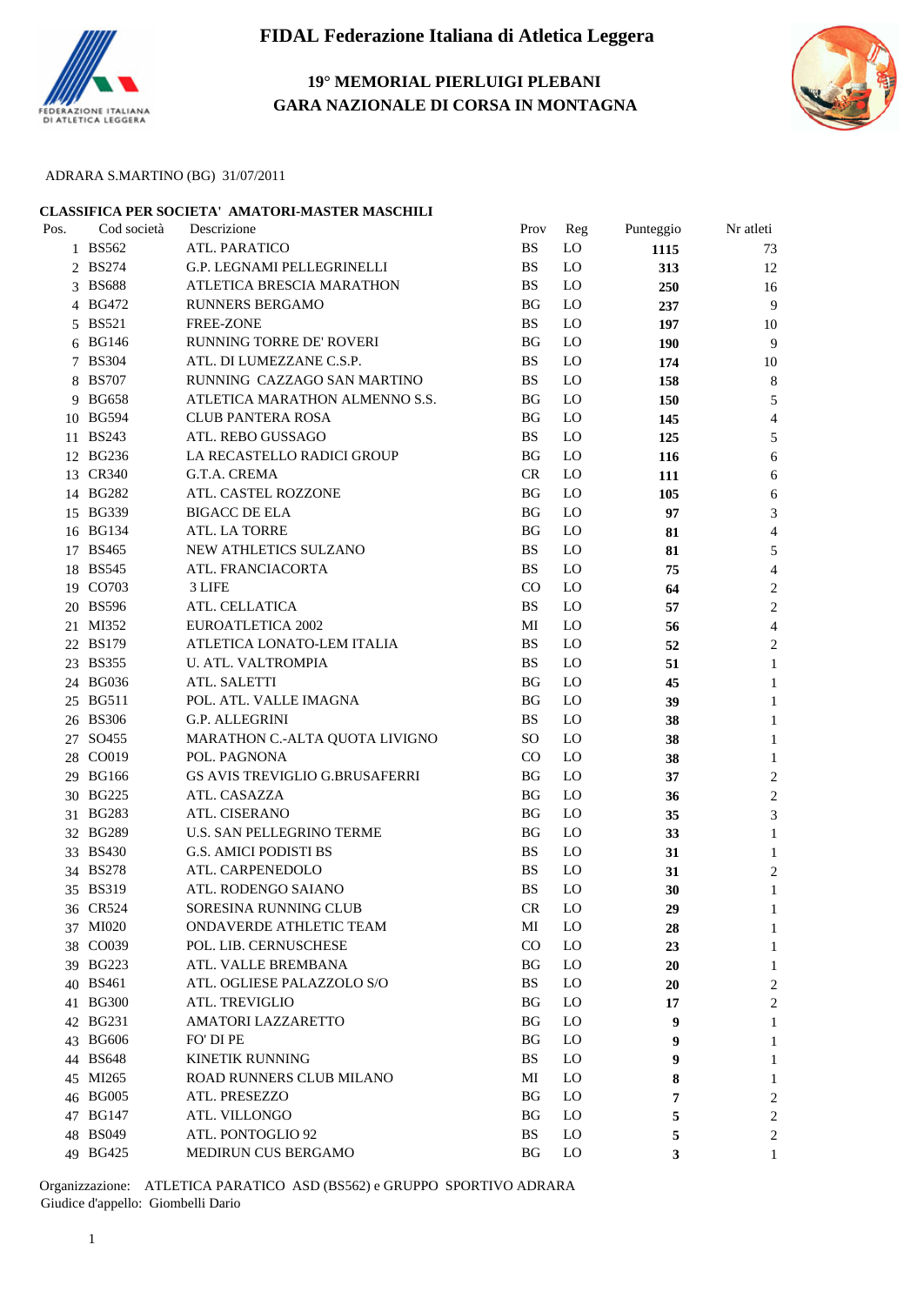

# **19° MEMORIAL PIERLUIGI PLEBANI GARA NAZIONALE DI CORSA IN MONTAGNA**



ADRARA S.MARTINO (BG) 31/07/2011

## **CLASSIFICA PER SOCIETA' AMATORI-MASTER MASCHILI**

| Pos. | Cod società | Descrizione                    | Prov | Reg | Punteggio | Nr atleti |
|------|-------------|--------------------------------|------|-----|-----------|-----------|
|      | 50 GE017    | <b>GRUPPO CITTA' DI GENOVA</b> | GЕ   | ЛJ  |           |           |
|      | 51 MI075    | ATL. CINISELLO                 | MI   | LO  |           |           |
|      | 52 BS368    | <b>U.S. MALONNO</b>            | BS   | LO  |           |           |
|      | 53 BG226    | <b>G.S. SEMONTE</b>            | BG.  | LO  |           |           |
|      | 54 BG353    | POOL SOC.ATL.ALTA VALSERIANA   | ΒG   | LO  |           |           |